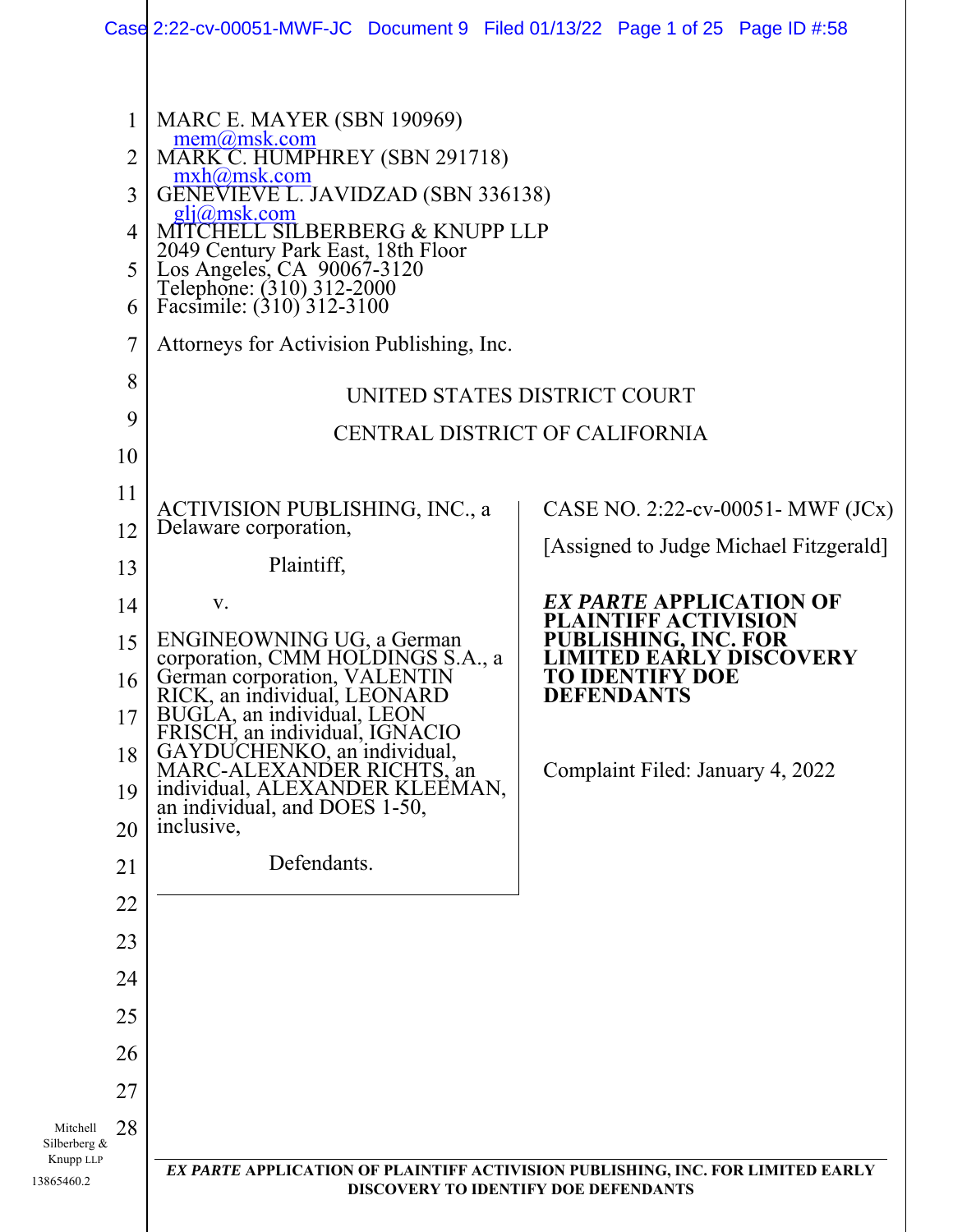1 2

### **NOTICE OF** *EX PARTE* **APPLICATION**

3 4 5 6 7 8 PLEASE TAKE NOTICE that Plaintiff Activision Publishing, Inc. ("Plaintiff" or "Activision") hereby applies *ex parte* pursuant to Federal Rule of Civil Procedure 26(d) and Local Rule 7-10 for leave to serve fifteen (15) subpoenas necessary for Activision to learn the identities of unnamed or alias "Doe" Defendants in this action and to ensure that all necessary parties have been named in this lawsuit. Copies of the proposed subpoenas are attached as **Exhibit 1** to the Declaration of Marc E. Mayer, filed concurrently herewith.

9 10 11 12 13 14 15 16 17 18 19 20 21 22 23 The Defendants in this lawsuit operate, oversee, provide services for, or otherwise participate in an online business venture called "EngineOwning." The EngineOwning venture is engaged in the development, sale, distribution, marketing, and exploitation of a portfolio of malicious cheats and hacks (the "Cheating Software") for popular multiplayer games, especially Activision's immensely popular *Call of Duty* series of games (collectively, the "Games"). The Cheating Software enables players to manipulate the Games to their personal advantage, such as by automatically aiming weapons, revealing locations of opponents, and allowing players to see information that otherwise would be obscured. The Cheating Software also includes features that are deliberately designed to thwart Activision's cheat detection software and to overcome or nullify actions taken by Activision against cheaters, such as "hardware ID spoofers" that mask the identity of a user's computer. Defendants' sale and distribution of the Cheating Software has caused and is continuing to cause Activision to lose revenue and to suffer damage to its goodwill and reputation.

24 25 26 27 Activision's investigation has revealed that in addition to the named Defendants in this case (six individuals and two entities), at least 15 other anonymous individuals are independently and directly engaged in distributing the Cheating Software, maintaining or administering the EngineOwning Website,

Mitchell 28 Silberberg & Knupp LLP 13865460.2

*EX PARTE* **APPLICATION OF PLAINTIFF ACTIVISION PUBLISHING, INC. FOR LIMITED EARLY DISCOVERY TO IDENTIFY DOE DEFENDANTS**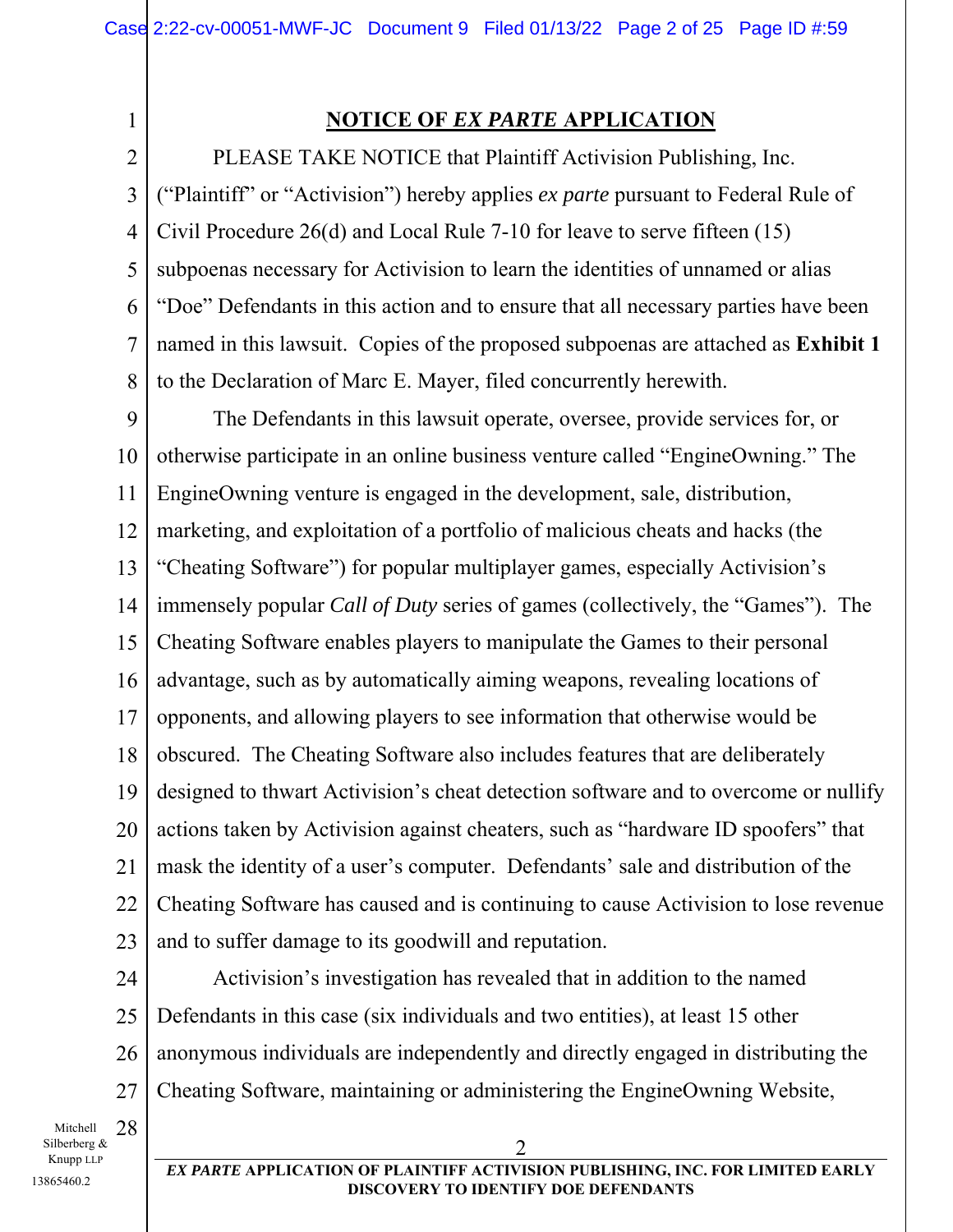1 2 3 4 5 6 7 8 9 providing technical support or assistance, and/or assisting with the development of the Cheating Software. These individuals, who are named as "Doe" defendants (the "Doe Defendants") engage in unlawful activities using online aliases. Activision thus has been unable to determine the true names and capacities of these individuals or entities prior to filing this lawsuit, and have reason to believe that these individuals will continue to conceal their identities. In order for Activision to obtain the relief it seeks, and to ensure that all appropriate parties are included as Defendants in this lawsuit, expedited third-party discovery is necessary to identify the Doe Defendants as well as any additional unnamed parties.

10 11 12 13 14 15 16 17 18 19 Good cause exists for the requested limited discovery. This case involves violations of Section 1201 of the Digital Millennium Copyright Act, claims for intentional interference with contract, and claims for unfair competition. These claims are supported by law and will easily be proven. Activision has conducted an extensive and diligent investigation and has concluded that (1) subpoenas are necessary to identify the Doe Defendants, and (2) the entities identified in the subpoenas attached hereto are in possession of information that will either disclose the Doe Defendants' true identities, or lead to the discovery thereof. Accordingly, Activision requests limited early discovery to identify the Doe Defendants and ensure that all such persons or entities are named in the action.

20 21 22 23 24 25 This Application is made on an *ex* parte basis, because if Activision is required to bring a noticed motion, it is likely that it will not obtain the requested information for several months, at the earliest. Activision then would be required to amend its Complaint and locate and serve any new or additional parties. As a result, without the requested expedited relief, this case potentially would not be at issue for many months.

Mitchell Silberberg & Knupp LLP

28

26

27

This Application is based upon this Notice, the attached Memorandum of Points and Authorities, the attached supporting Declaration of Marc E. Mayer, the

 $\overline{3}$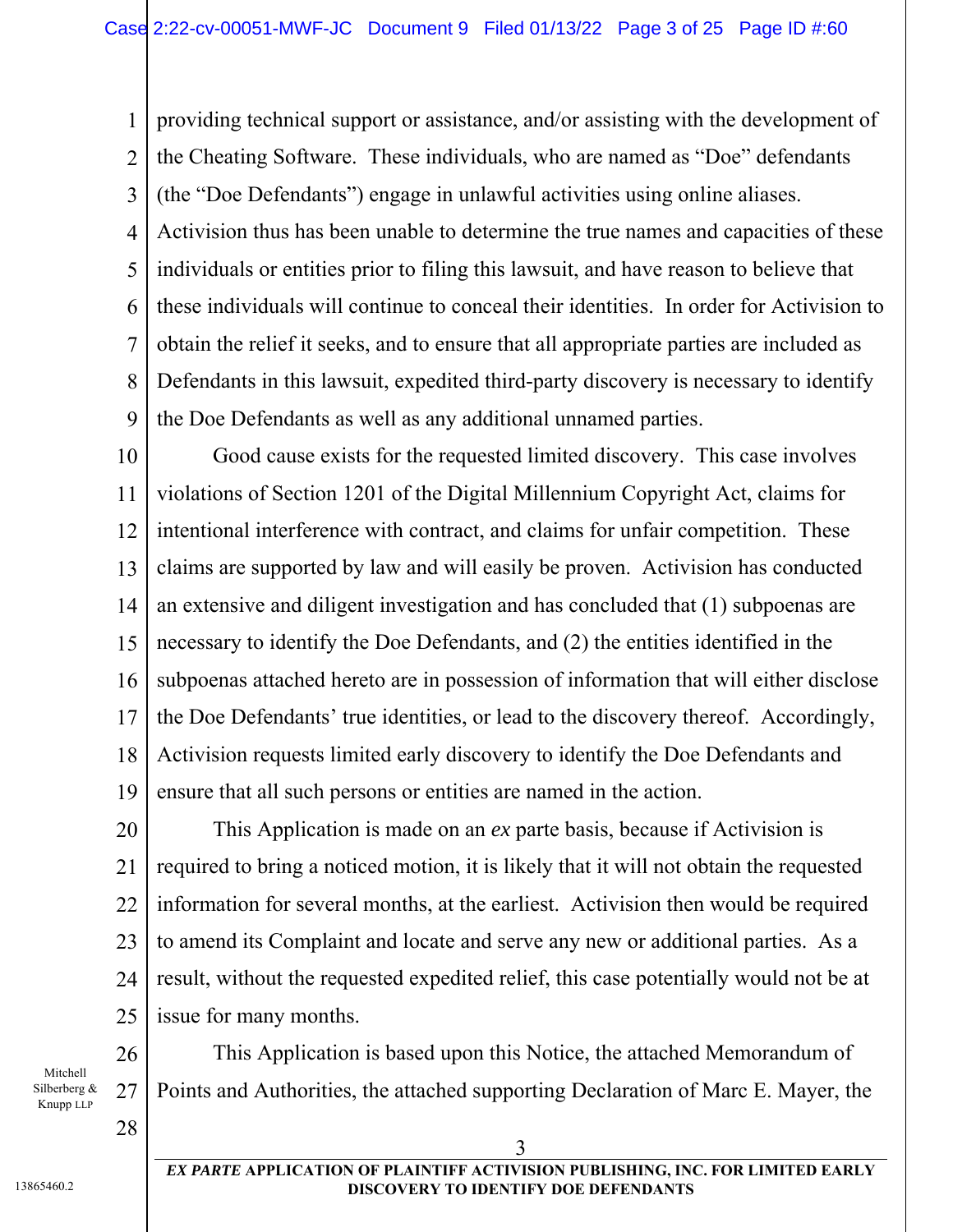Silberberg & Knupp LLP *EX PARTE* **APPLICATION OF PLAINTIFF ACTIVISION PUBLISHING, INC. FOR LIMITED EARLY DISCOVERY TO IDENTIFY DOE DEFENDANTS**  Complaint in this action, and such other and further oral or documentary evidence and legal memoranda as may be presented at or before any hearing on this Application. DATED: January 13, 2022 MARC E. MAYER MARK C. HUMPHREY GENEVIEVE L. JAVIDZAD MITCHELL SILBERBERG & KNUPP LLP By: */s/ Marc E. Mayer*<br>Marc E. Mayer (SBN 190969)<br>Attorneys for Activision

Mitchell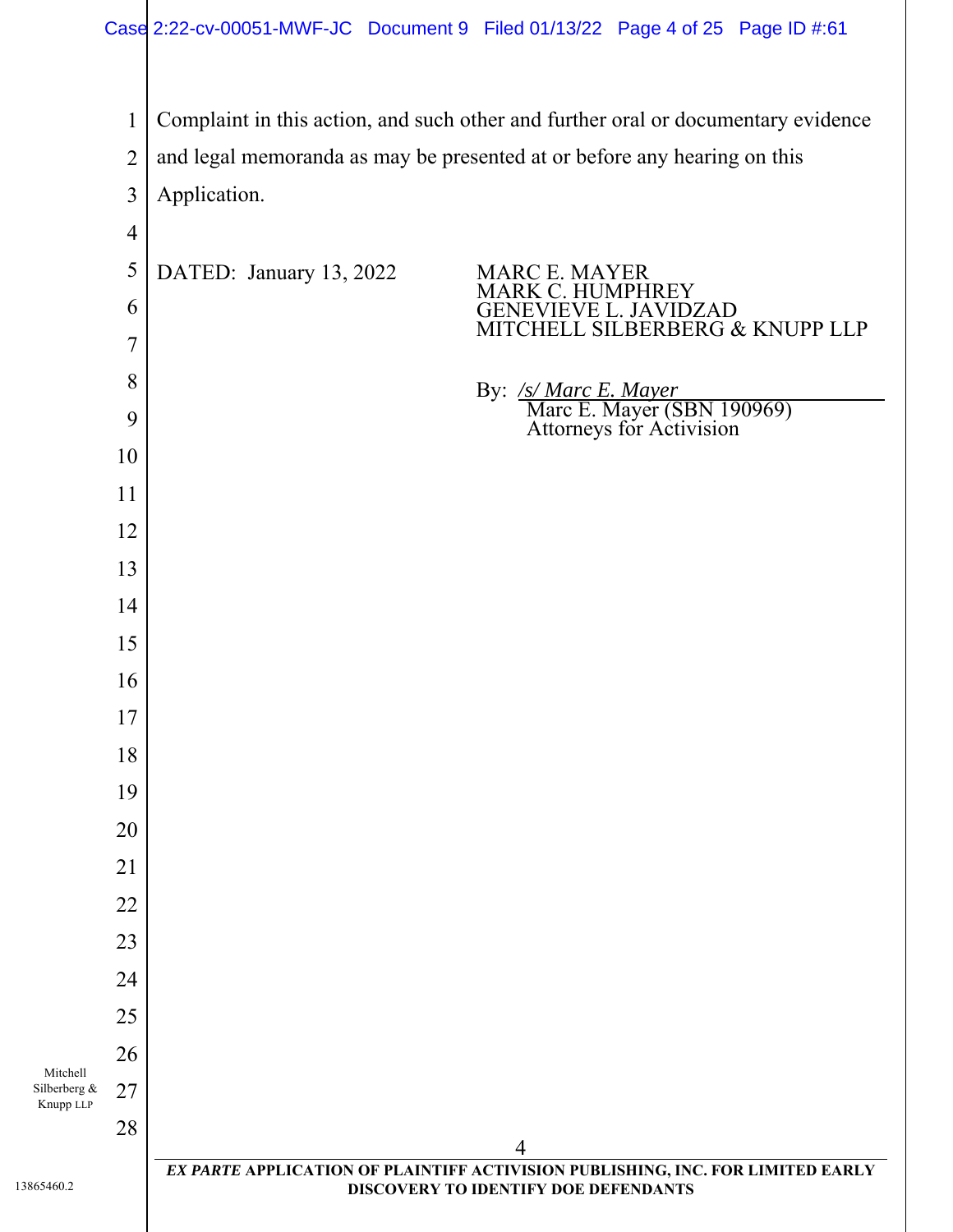|                                                                 | Case 2:22-cv-00051-MWF-JC Document 9 Filed 01/13/22 Page 5 of 25 Page ID #:62         |  |  |
|-----------------------------------------------------------------|---------------------------------------------------------------------------------------|--|--|
| 1                                                               | <b>TABLE OF CONTENTS</b>                                                              |  |  |
| 2                                                               | <u>Page</u>                                                                           |  |  |
| 3                                                               |                                                                                       |  |  |
| $\overline{4}$                                                  | I.                                                                                    |  |  |
| 5                                                               | II.                                                                                   |  |  |
| 6<br>7                                                          | ACTIVISION SHOULD BE GRANTED LEAVE TO TAKE LIMITED THIRD<br>III.                      |  |  |
| 8<br>9                                                          | The Requested Discovery Will Identify Specific Unnamed Individuals Who<br>A.          |  |  |
| 10                                                              | <b>B.</b><br>Activision Has Taken Reasonable Steps to Locate and Identify the Unnamed |  |  |
| 11                                                              | $\mathcal{C}$ .                                                                       |  |  |
| 12                                                              | D.<br>The Requested Discovery is Likely to Reveal the Identities of the Doe           |  |  |
| 13                                                              |                                                                                       |  |  |
| 14                                                              | E.<br>The Need for the Requested Discovery Outweighs Any Conceivable                  |  |  |
| 15                                                              | IV.                                                                                   |  |  |
| 16<br>17                                                        |                                                                                       |  |  |
| 18                                                              |                                                                                       |  |  |
| 19                                                              |                                                                                       |  |  |
| 20                                                              |                                                                                       |  |  |
| 21                                                              |                                                                                       |  |  |
| 22                                                              |                                                                                       |  |  |
| 23                                                              |                                                                                       |  |  |
| 24                                                              |                                                                                       |  |  |
| 25                                                              |                                                                                       |  |  |
| 26                                                              |                                                                                       |  |  |
| 27<br>28<br>Mitchell<br>Silberberg &<br>Knupp LLP<br>13865460.2 | 5<br>EX PARTE APPLICATION OF PLAINTIFF ACTIVISION PUBLISHING, INC. FOR LIMITED EARLY  |  |  |
|                                                                 | DISCOVERY TO IDENTIFY DOE DEFENDANTS                                                  |  |  |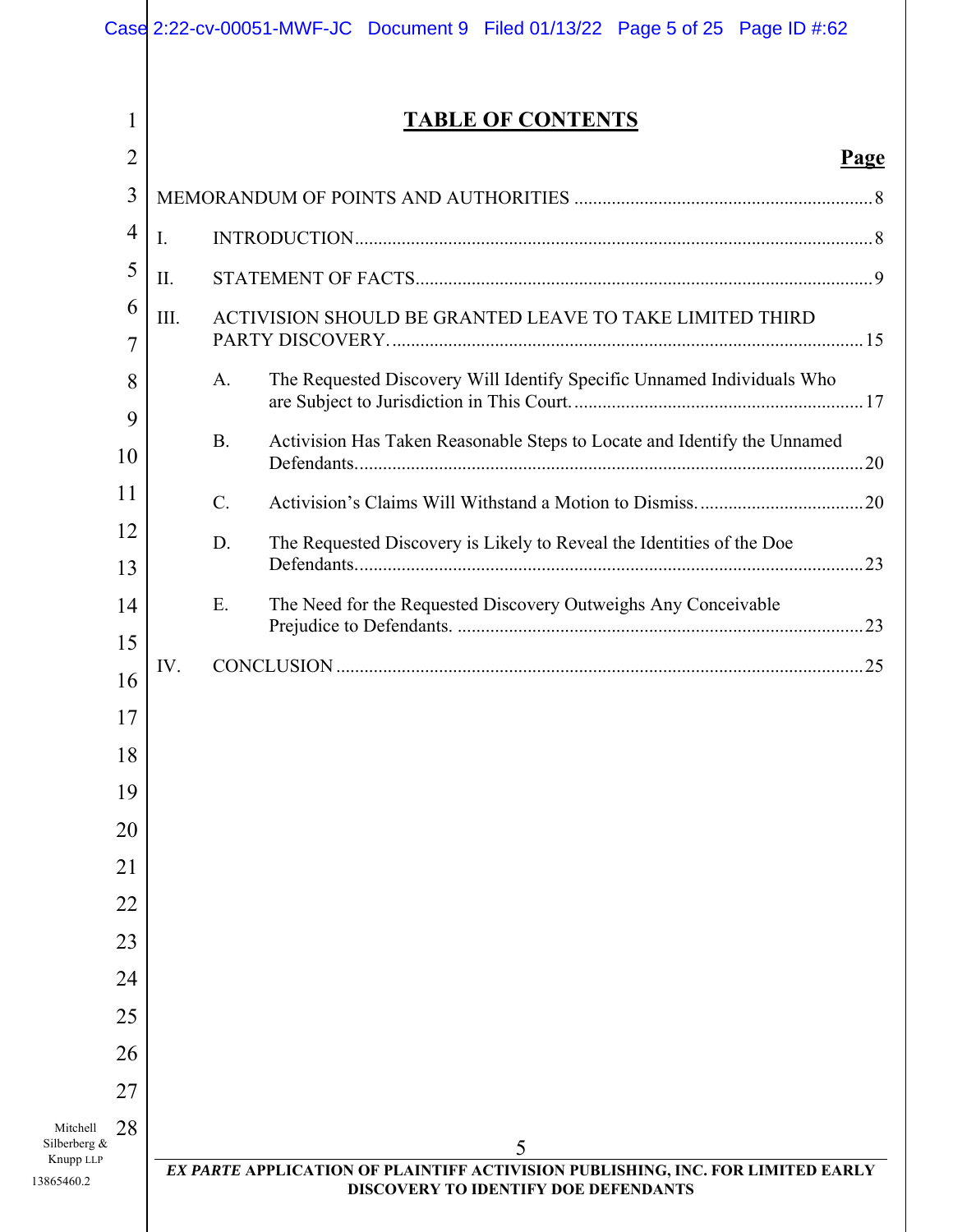|                                             | Case 2:22-cv-00051-MWF-JC Document 9 Filed 01/13/22 Page 6 of 25 Page ID #:63                                           |
|---------------------------------------------|-------------------------------------------------------------------------------------------------------------------------|
| 1                                           | <b>TABLE OF AUTHORITIES</b>                                                                                             |
| 2                                           | $Page(s)$                                                                                                               |
| 3                                           | <b>CASES</b>                                                                                                            |
| $\overline{4}$                              | Adobe Sys. Inc. v. One Stop Micro, Inc.,                                                                                |
| 5                                           |                                                                                                                         |
| 6                                           | American LegalNet, Inc. v. Davis,                                                                                       |
| 7                                           | Blizzard Ent., Inc. v. Bossland GmbH,                                                                                   |
| 8                                           |                                                                                                                         |
| 9                                           | Blizzard Ent., Inc. v. Bossland GmbH,<br>No. SACV161236DOCKESX, 2017 WL 412262 (C.D. Cal. Jan. 25, 2017)  18, 19        |
| 10                                          | Blizzard Ent., Inc. v. Joyfun Inc Co., Ltd.,                                                                            |
| 11                                          | No. SACV191582JVSDFMX, 2020 WL 1972284 (C.D. Cal. Feb. 7, 2020)  18                                                     |
| 12                                          | Blizzard Entertainment Inc. v. Ceiling Fan Software LLC,                                                                |
| 13                                          | Calder v. Jones,                                                                                                        |
| 14                                          |                                                                                                                         |
| 15<br>16                                    | Core-Vent Corp. v. Nobel Industries AB,                                                                                 |
| 17 <sub>l</sub>                             | Coupons, Inc. v. Stottlemire,                                                                                           |
| 18                                          |                                                                                                                         |
| 19                                          | Craigslist, Inc. v. Naturemarket, Inc.,                                                                                 |
| 20                                          | Davidson & Assocs., Inc. v. Internet Gateway,                                                                           |
| 21                                          |                                                                                                                         |
| 22                                          | Geddes v. United Fin. Grp.,                                                                                             |
| 23                                          | Gillespie v. Civiletti,                                                                                                 |
| 24                                          |                                                                                                                         |
| 25                                          | Hallet v. Morgan,                                                                                                       |
| 26                                          |                                                                                                                         |
| 27                                          | Knapp v. Americredit Fin. Servs., Inc.,                                                                                 |
| 28<br>Mitchell<br>Silberberg &<br>Knupp LLP | 6                                                                                                                       |
| 13865460.2                                  | EX PARTE APPLICATION OF PLAINTIFF ACTIVISION PUBLISHING, INC. FOR LIMITED EARLY<br>DISCOVERY TO IDENTIFY DOE DEFENDANTS |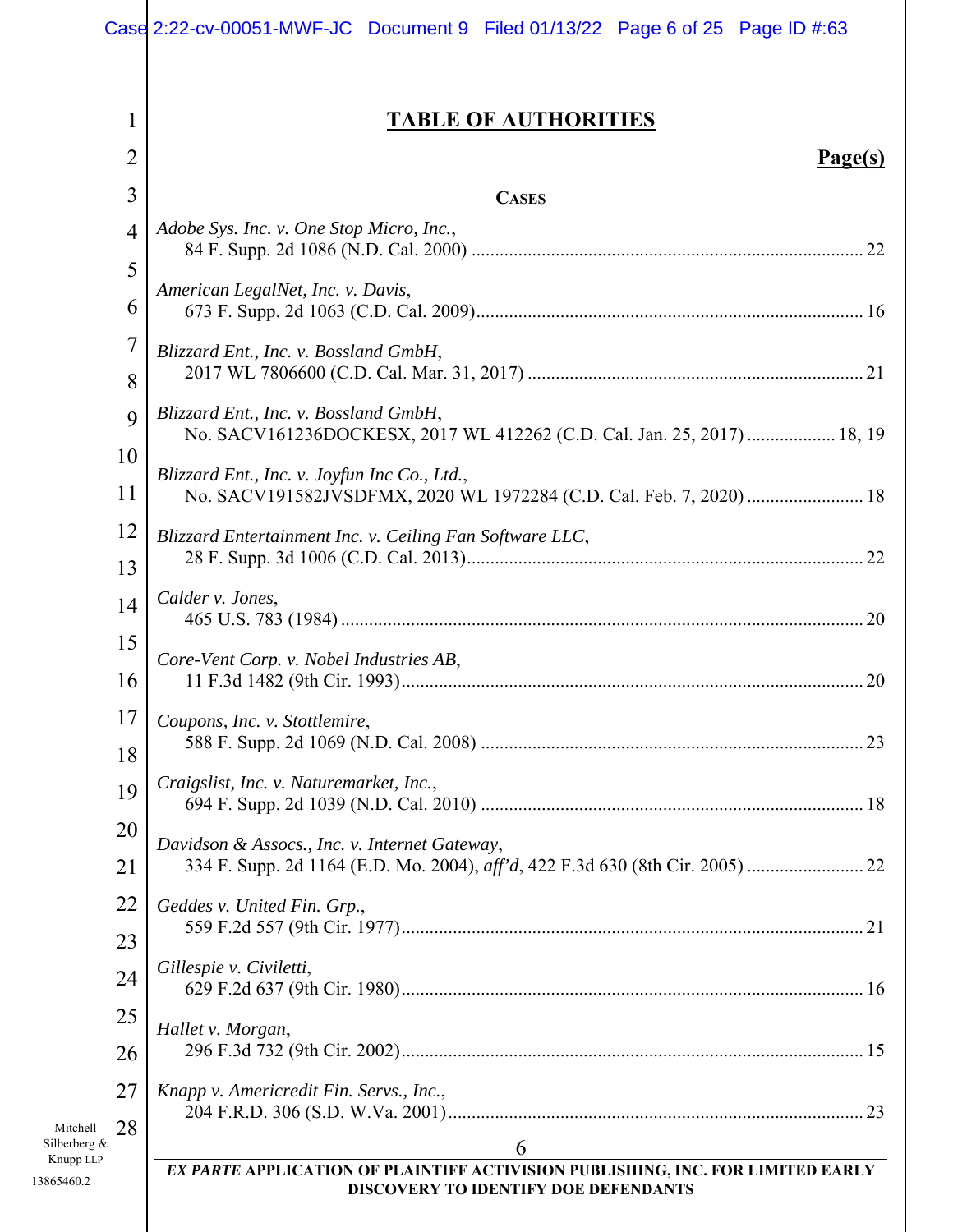#### **TABLE OF AUTHORITIES**  (continued)

### $\mathbf{p}_{\mathbf{a}\mathbf{a}\mathbf{b}}(\mathbf{s})$

| $\overline{3}$ | <u>Page(s)</u>                                                                  |
|----------------|---------------------------------------------------------------------------------|
| 4              | Maclin v. Paulson,                                                              |
| 5              | Munz v. Parr,                                                                   |
| 6              |                                                                                 |
| $\overline{7}$ | NobelBiz, Inc. v. Wesson,                                                       |
| 8              | Rose v. Abraham,                                                                |
| 9              |                                                                                 |
| 10             | Semitool, Inc. v. Tokyo Electron Am., Inc.,                                     |
| 11             |                                                                                 |
| 12             | Skout, Inc v. Jen Processing, Ltd,                                              |
| 13             |                                                                                 |
|                | UMG Recordings, Inc. v. Doe,                                                    |
| 14             |                                                                                 |
| 15             | UMG Recordings, Inc. v. Doe,                                                    |
| 16             |                                                                                 |
| 17             | Valentin v. Dinkins,                                                            |
| 18             | <b>STATUTES</b>                                                                 |
| 19             | 17 U.S.C.                                                                       |
| 20             |                                                                                 |
| 21             |                                                                                 |
| 22             | Cal. Bus. & Prof. Code                                                          |
| 23             | <b>OTHER AUTHORITIES</b>                                                        |
| 24             |                                                                                 |
| 25             |                                                                                 |
|                |                                                                                 |
| 26             |                                                                                 |
| 27             |                                                                                 |
| 28             |                                                                                 |
|                | EX PARTE APPLICATION OF PLAINTIFF ACTIVISION PUBLISHING, INC. FOR LIMITED EARLY |
|                | DISCOVERY TO IDENTIFY DOE DEFENDANTS                                            |
|                |                                                                                 |

Mitchell Silberberg & Knupp LLP

1

2

13865460.2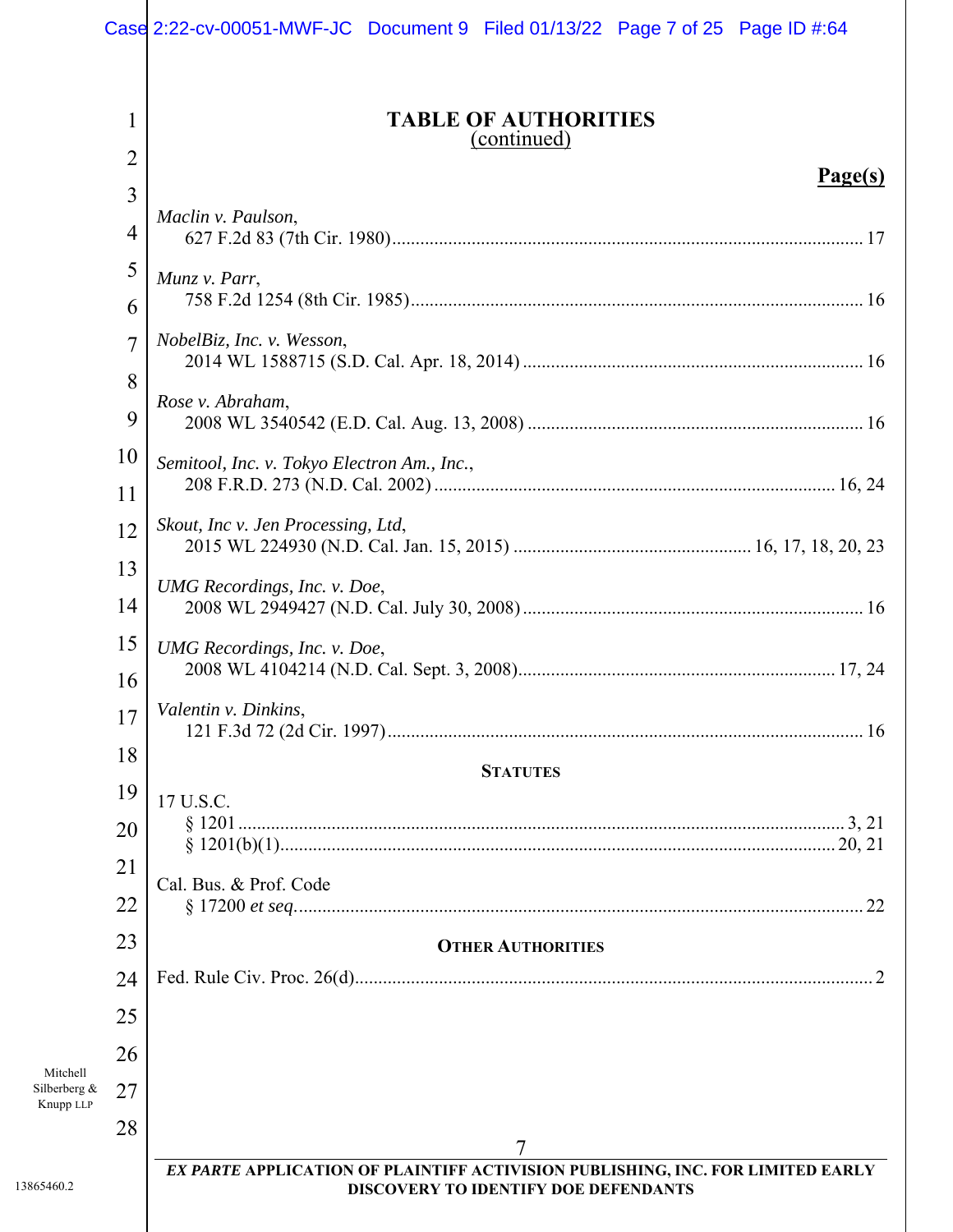### **MEMORANDUM OF POINTS AND AUTHORITIES**

#### 2 **I. INTRODUCTION**

1

13865460.2

3 4 5 6 7 8 The Defendants in this lawsuit have built a profitable business based on the development, promotion, and sale of software products and related services that enable members of the public to cheat in the immensely popular *Call of Duty* series of video games (the "Cheating Software"). Plaintiff Activision Publishing, Inc. ("Activision') is the owner of copyright in the *Call of Duty* games and maintains the competitive online multiplayer aspects of the games.

9 10 11 12 13 14 15 16 17 18 19 Like many unlawful online business ventures, Defendants operate in the shadows, using anonymous online aliases, private chat channels, fictitious shell corporations, Internet proxy or masking services, and online financial services in order to hide their identities and minimize their online footprints. In the meantime, under the (mistaken) belief that they cannot be found, Defendants have expressed open disdain for Activision's enforcement efforts, including by creating new cheating products for Activision's just-released game *Call of Duty: Vanguard*, updating their existing products to thwart Activision's cheat detection efforts, and mocking Activision's counsel by creating fake online accounts in their name. Indeed, just days *after* this lawsuit was filed, Defendants updated and improved the Cheating Software, announcing this development on their Twitter feed:

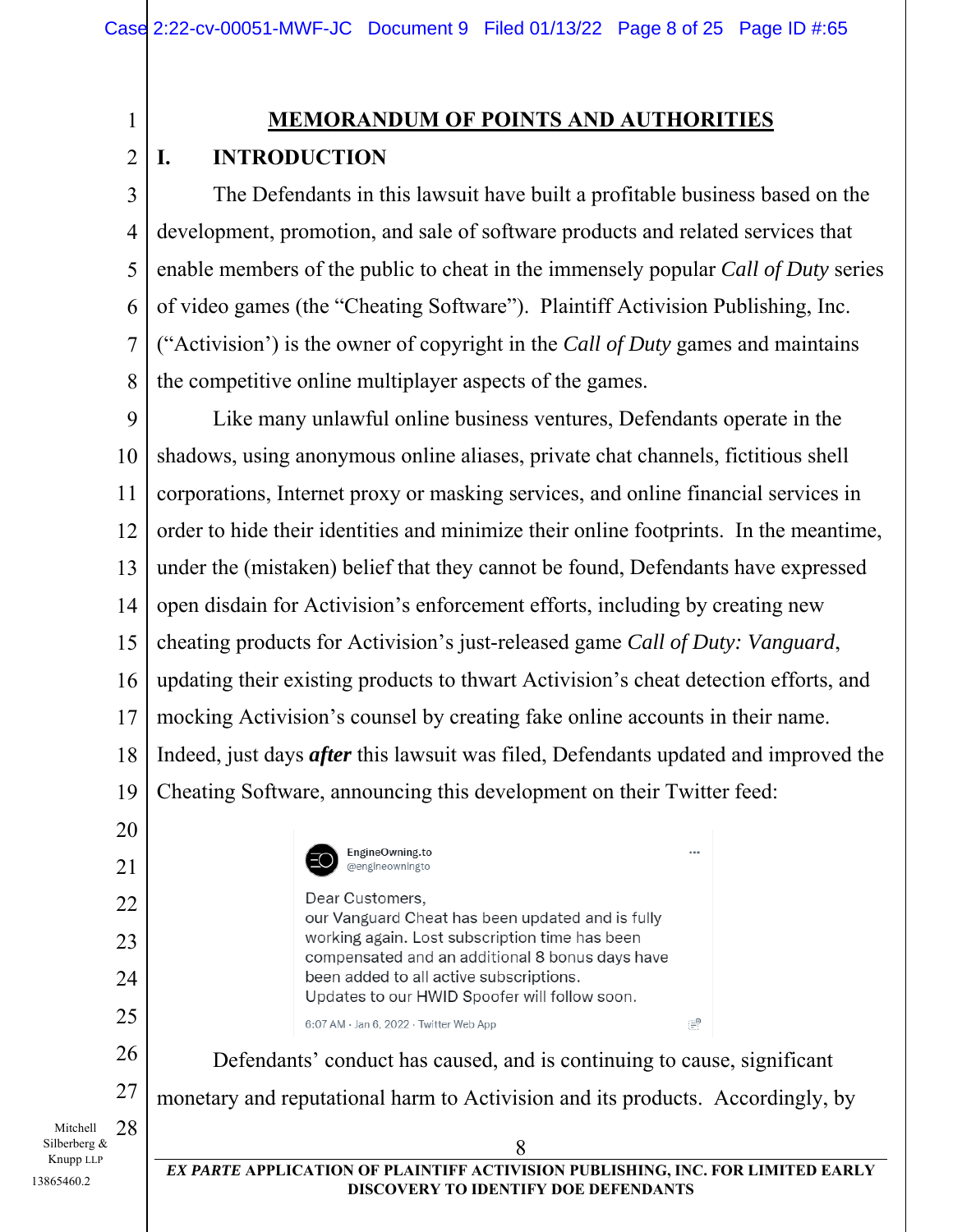1 2 3 4 this motion, Activision requests leave of court to issue subpoenas designed to elicit the identities of certain specific individuals whose online aliases have been disclosed in the Complaint and/or who own and or operate the corporate defendant in this action, EngineOwning UG.

5 6 7 8 9 10 11 12 13 14 15 Good cause exists for this request. The Doe Defendants are specific individuals who are actively and deliberately engaged in conduct intended to harm Activision. For months, Activision has been working to obtain the names of the Doe Defendants. While Activision has been able to identify some of the participants in the EngineOwning venture, it has not been successful in locating the Doe Defendants. Thus, the only way to ensure that all necessary individuals are included in this lawsuit (and have been served) is to seek circumscribed early discovery. The discovery sought by this *Ex Parte* Application should disclose information that will enable Activision to uncover the real names and locations of the primary individuals responsible for the operation of the EngineOwning Website and the development, promotion, and sale of the Cheating Software.

16 17 18 19 20 21 22 23 There will be no prejudice to any of the Defendants (named or unnamed) if the requested discovery is permitted. To the contrary, Activision would be entitled to this discovery in the normal course. In addition, the subpoenaed party will give notice to any impacted party, who will have a full opportunity to object or move to quash, if he or she so elects. (And, of course, any Doe Defendant who is identified and added as a named defendant will have a full opportunity to present his or her defenses to the merits of the claims.) Should any additional discovery be required, Activision will seek leave of Court to serve that discovery.

24

25

26

27

Mitchell Silberberg & Knupp LLP

28

#### *EX PARTE* **APPLICATION OF PLAINTIFF ACTIVISION PUBLISHING, INC. FOR LIMITED EARLY DISCOVERY TO IDENTIFY DOE DEFENDANTS**

**Activision and Its Anti-Cheating Enforcement Efforts.** Activision is the

owner and publisher of the *Call of Duty* series of video games (the "COD

Games"). The COD Games are "first-person shooter" video games that allow

9

**II. STATEMENT OF FACTS**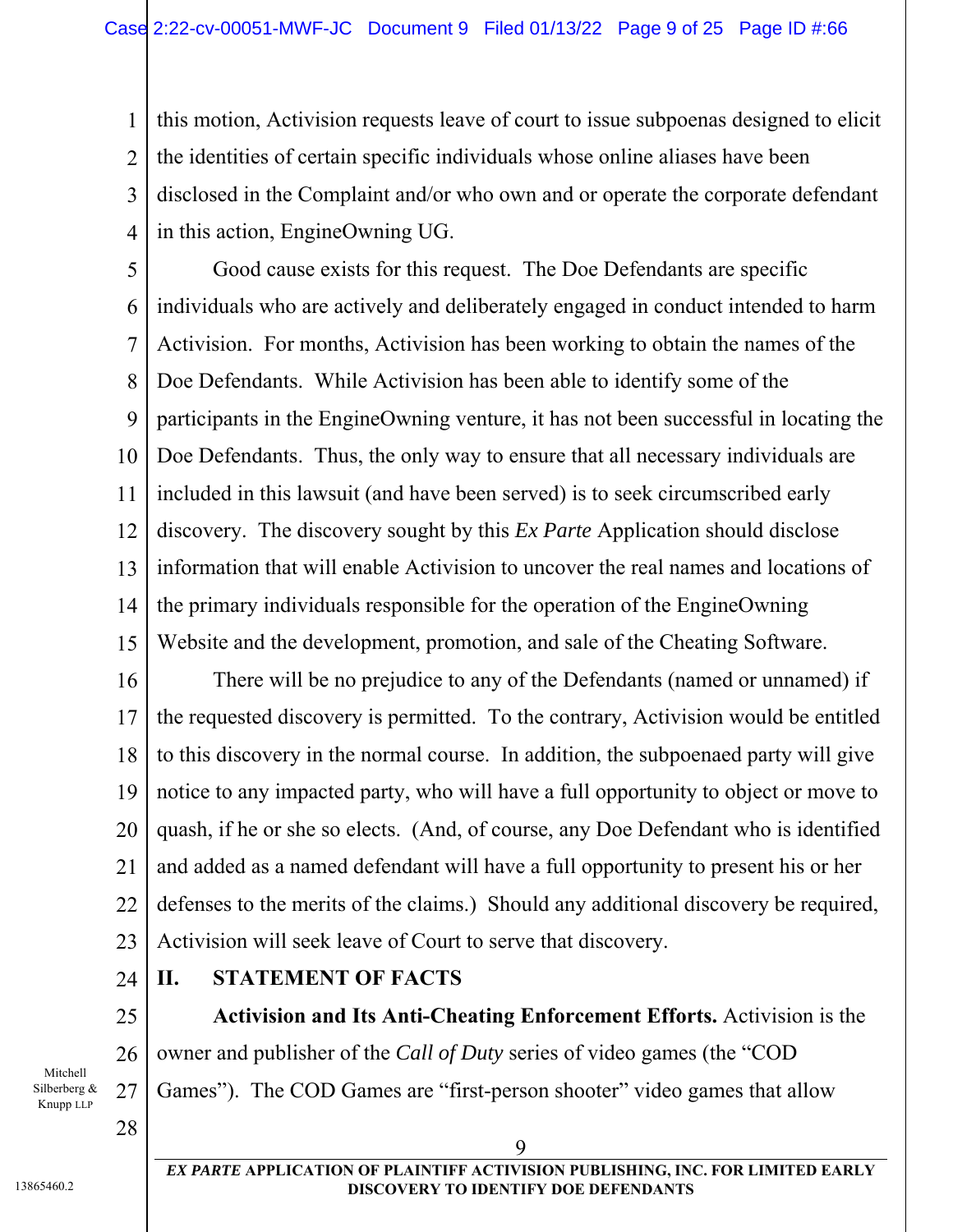1 2 3 4 5 6 7 8 players to step into the shoes of elite soldiers and engage in infantry combat against other players around the world. The COD Games are highly competitive, and the games are played not just by casual players, but also by professional and semi-professional "esports" players (who compete for six and seven-figure prizes). Many players spend hundreds (or thousands) of hours developing their skills and competing to be at the top of online leaderboards, either for their personal satisfaction or in the hopes of being spotted by recruiters for professional esports franchises.

9 10 11 12 13 14 15 Activision implements both technical and contractual measures to prevent players from cheating or otherwise gaining unfair advantages in the game. These technical measures include anti-cheat software and other technology that is designed to detect the use of cheats and restrict access to players who use known software cheats. Additionally, all users must agree to a Terms of Use and End User License Agreement, which specifically prohibit players from cheating or using unauthorized software that gives them a competitive advantage.

16 17 18 19 20 21 22 23 24 25 26 **Defendants and EngineOwning.** Defendants are a group of individuals and shell corporations who either do business under the name "EngineOwning," or work closely with the owners and operators of the EngineOwning venture. Collectively, Defendants are engaged in the development, sale, distribution, marketing, and exploitation of a portfolio of malicious cheats and hacks for popular online multiplayer games. The most popular and prominent of EngineOwning's cheats are those it offers for use with the COD Games (the "Cheating Software"). The Cheating Software provides players with a variety of competitive advantages, such as seeing enemies through walls or other barriers, automatically aiming weapons, and (in EngineOwning's words) "knowing where players, weapons and items are through the entire map."

Mitchell Silberberg & Knupp LLP

28

27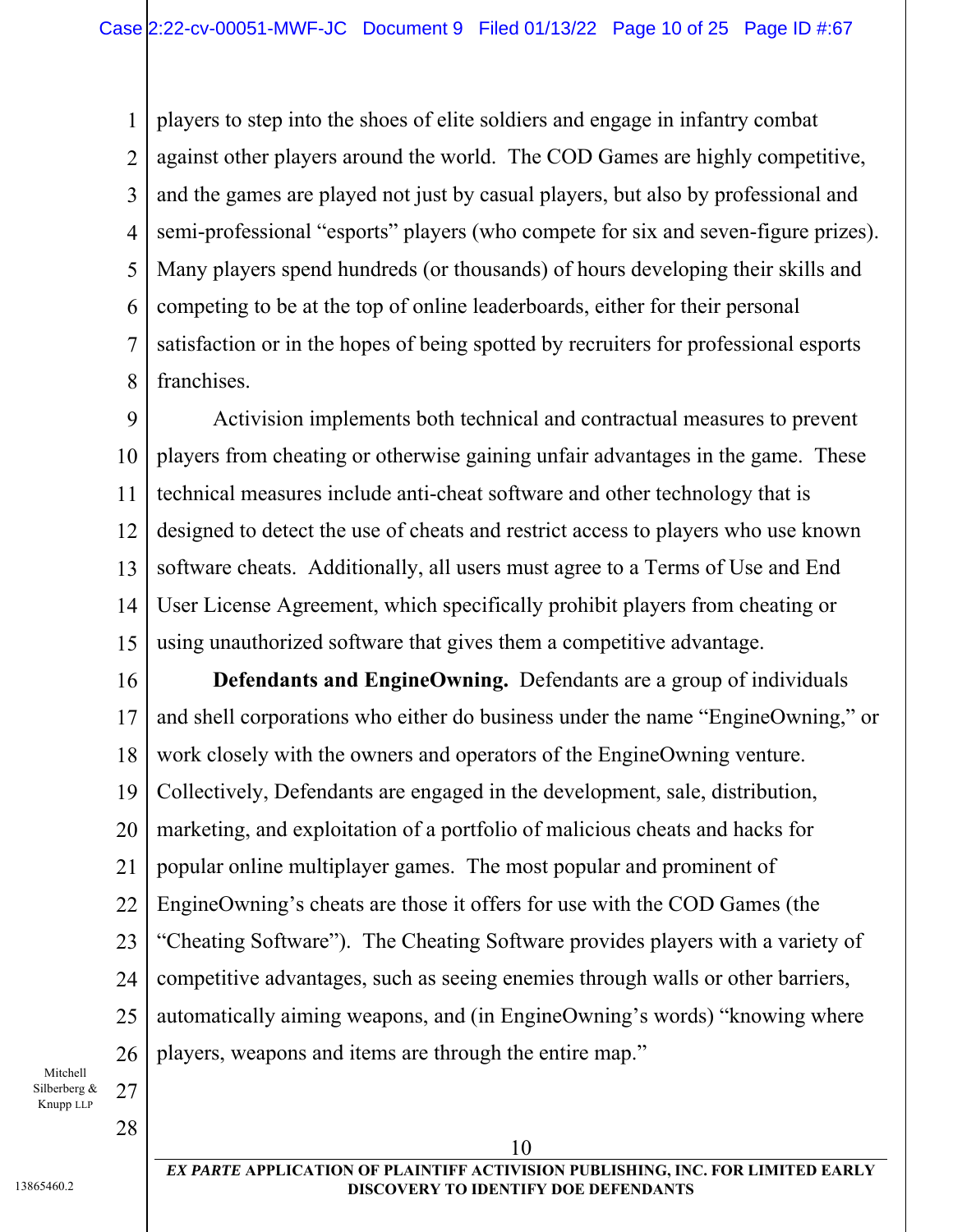1 2 3 The Cheating Software is sold primarily via a website located at www.EngineOwning.to (the "EngineOwning Website"), which prominently features the Games on its home page, as illustrated below:



15 16 17 18 19 Additionally, the Cheating Software is sold through resellers and distributors who are paid a portion of the sales of the Cheating Software. Broadly speaking, Defendants are software developers; website operators, "moderators," and administrators; promoters and online "influencers"; resellers; and customer support representatives.

In order for the Cheating Software to operate, it circumvents or bypasses the technical anti-cheat and access control protections used by Activision to protect the integrity of the COD Games. Additionally, the use of the Cheating Software necessarily violates the Terms of Service and End-User License Agreement. In fact, the Cheating Software has no other purpose but to enable players to engage in conduct that is prohibited by Activision's contracts with its players. Defendants are well aware that the use of cheats is prohibited by Activision – and that Activision spends an enormous amount of time, money, and energy policing its

Mitchell Silberberg & Knupp LLP

4

5

6

7

8

9

10

11

12

13

14

20

21

22

23

24

25

26

27

28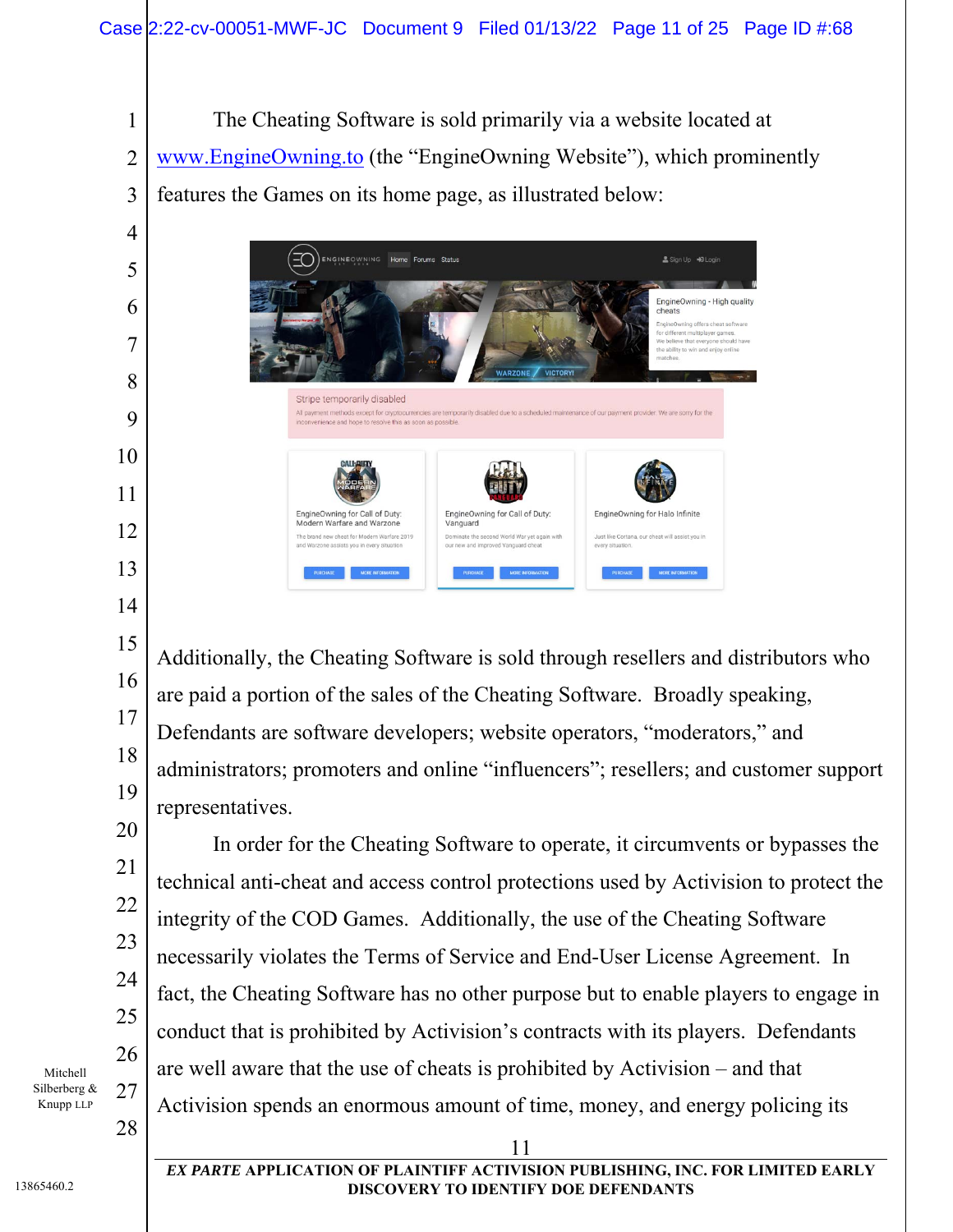1 2 3 4 5 6 7 game for cheaters – and thus it advertises the Cheating Software as "undetectable" by Activision. Defendants also provide "Hardware ID Spoofing," which allows users to hide their computer's digital "signature" and thus evade attempts by Activision to terminate the players' accounts when they are caught cheating. As a result, when Defendants market and distribute the Cheating Software, they are knowingly engaging in acts of intentional interference with the contracts between Activision and its customers.

8 9 10 11 12 13 14 15 16 17 18 19 20 **Activision's Pre-Lawsuit Investigation.** Starting in 2017, Activision, with the assistance of a highly experienced outside investigative service, conducted an extensive and diligent investigation into the owners and operators of EngineOwning. The investigation involved scouring public sources and databases, reviewing thousands of web pages and online message boards, and monitoring public chat rooms and video streams. As a result of this investigation, Activision was able to discover the identities of some of the operators of EngineOwning, including Defendants Valentin Rick (a/k/a Skyfail), Mark-Alexander Richts, and Ignacio Gayduchenko (a/k/a Kokole). In 2017 and 2018, Activision contacted each of these individuals in writing and demanded that they cease and desist from further selling the Cheating Software. They did not respond to these communications, even after four or five follow-up letters and emails. Declaration of Marc E. Mayer ("Mayer Decl."), ¶ 5.

25

26

27

Mitchell Silberberg & Knupp LLP

28

*EX PARTE* **APPLICATION OF PLAINTIFF ACTIVISION PUBLISHING, INC. FOR LIMITED EARLY DISCOVERY TO IDENTIFY DOE DEFENDANTS** 

In the meantime, Defendants – now fully aware of Activision's claims

against them – expanded their operations. For example, Defendants created new

versions of the Cheating Software, updated existing software, and expanded their

Activision's investigators continued their investigation for the next two

years, in an attempt to identify all of the participants in the EngineOwning business

venture. During that investigation, Activision discovered the existence of many

12

reseller network and staff.

13865460.2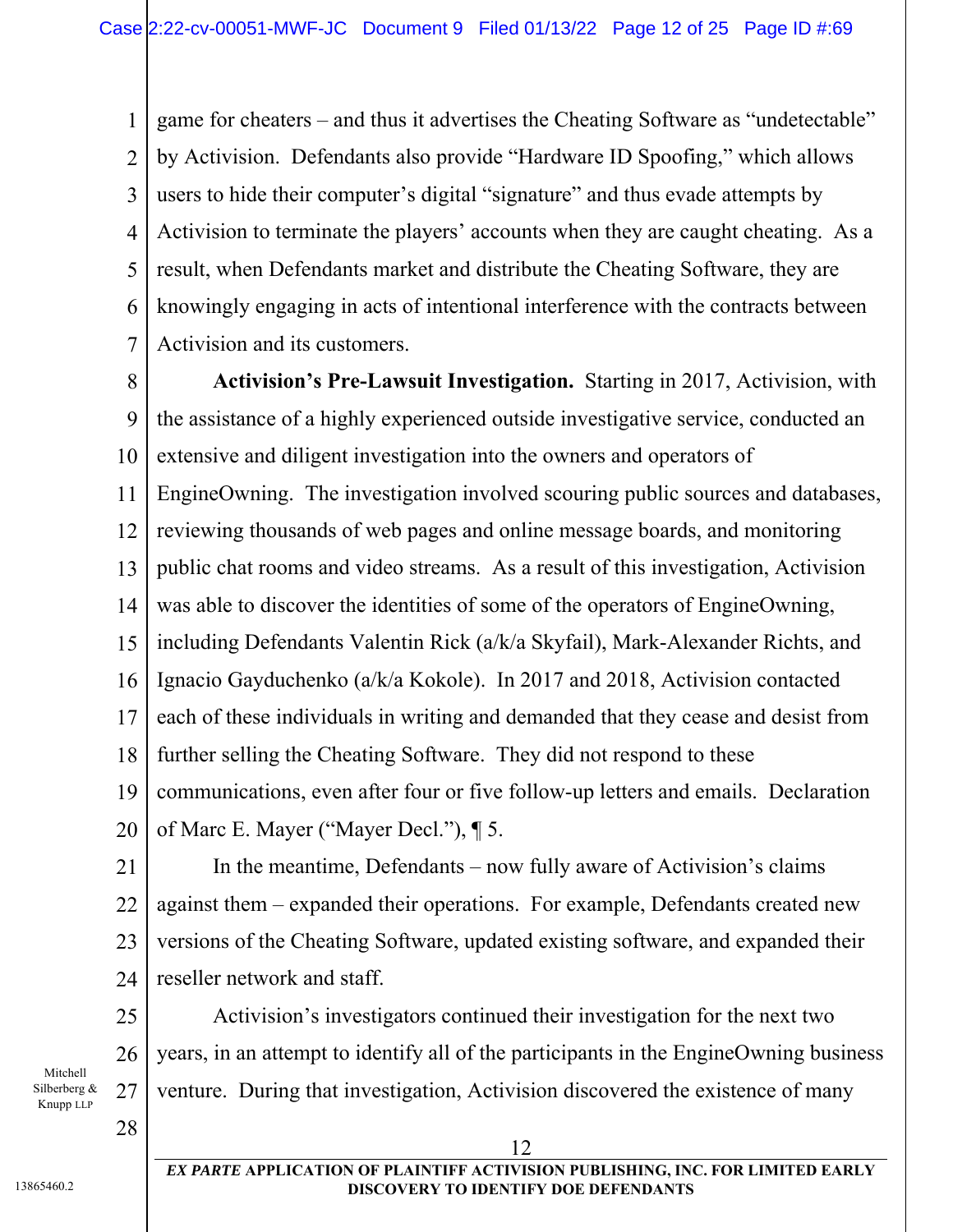1 2 3 4 5 6 7 8 more individuals who were directly involved in developing, supporting, or distributing the Cheating Software. Activision was able to identify some of these individuals, such as Defendants Leonard Bulga and Leon Frisch. However, despite its best efforts, Activision was not able to discover the real names of several other individuals, such as those using the aliases "Bonsai," "Agriolo," "Chronos," "Deutschlander," "Enceladus," "Homie," "Jeuwifghue," "LogicX," "LuoZheng," "mortyy," "NOL3X," "SlapstiK," "Croatle," "Speedi13," and "Requi." These individuals have been sued as Does 1 through 15 in this lawsuit.

9 10 11 12 13 14 15 16 Activision has reason to believe that all of these Doe Defendants play direct, significant roles in connection with the EngineOwning enterprise and the sale of the Cheating Software. For example, "Croatle" or "Boss" (Doe 13) has a leadership role within the organization, through which he or she participates and/or assists in the development, maintenance, distribution and sale of the Cheating Software. "Speedi13" (Doe 14) and "Requi" (Doe 15) act or have acted as coders for the Cheating Software, and in that role have participated and/or assisted in the development, maintenance, distribution and sale of the Cheating Software.

17 18 19 20 21 22 23 24 25 **The Requested Discovery.** Activision's investigation disclosed that Defendants (including the Doe Defendants) use a variety of online services to engage in their activities. These services include social media networks, payment processors, domain name registrars, and video game distribution platforms. Activision has reason to believe that each of these online services possesses critical information that will enable Activision to identify the Doe Defendants and other anonymous individuals who create, sell, market, and otherwise promote the Cheating Software. The requested third-party discovery falls into the following categories:

Mitchell Silberberg & Knupp LLP

28

26

27

**1. Social Media Platforms.** Defendants use several social media networks and platforms to advertise the Cheating Software, communicate with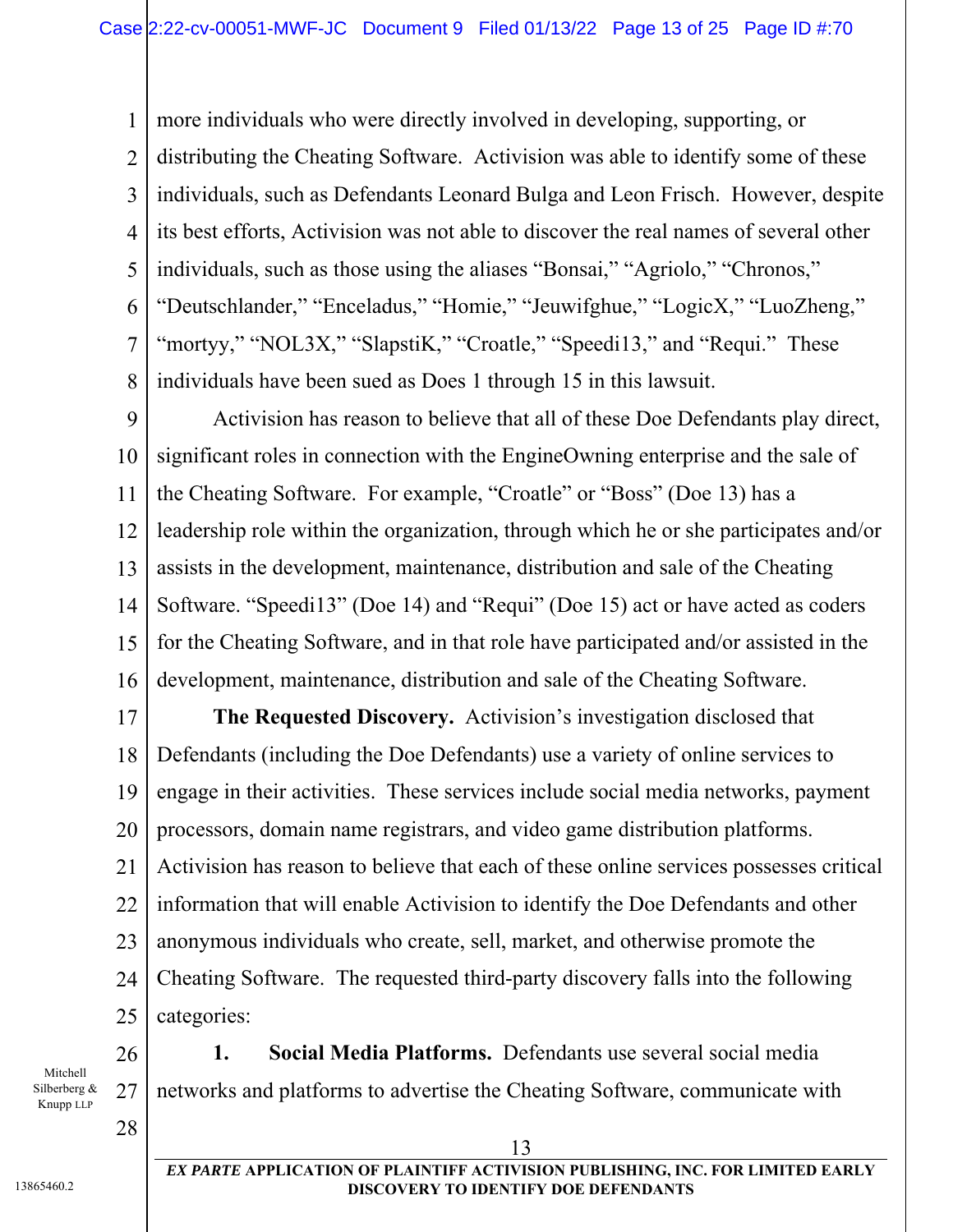1 2 3 4 5 6 7 8 9 10 11 12 13 customers, announce updates and new products, and warn customers when the Cheating Software is detected by Activision. Most prominent of these is Discord, which is a communications platform focused on the video game community. Defendants operate several Discord "servers" and regularly communicate with each other on these servers. Defendants, including the Doe Defendants, also have Twitter, Instagram, Reddit, YouTube, and Trustpilot accounts that are used to promote the Cheating Software and otherwise communicate their activities to the public. These social media platforms require users to create an account by providing names and valid email addresses. They also keep records of IP addresses used to create these accounts. Accordingly, Defendants expect that subpoenas to these platforms will produce information that can be used to identify the Doe Defendants or other unnamed defendants that are involved with EngineOwning and the Cheating Software.

14

15 16 17 18 19 20 21 **2. Payment Processors.** Defendants use various online payment processors to sell the Cheating Software to the public. Additionally, Defendants may transfer money between and among themselves. For example, a reseller of the Cheating Software will remit a portion of the sale price to others within the organization. Among the payment processors used by Defendants are Stripe, PayPal, Amazon Pay, and Coinbase. Activision believes that these payment processors will possess critical information about the Doe Defendants, including email addresses, IP addresses, and other account information.

22 23 24 25 26 **3. Domain Name Services.** Defendants have registered domain names for the EngineOwning Website and other related websites through domain registrars located in the United States: namely, Tucows, Inc. and NameCheap, Inc. These entities are in possession of relevant information, such as names, addresses, email addresses, and IP addresses for the Doe Defendants. Additionally,

Mitchell Silberberg & Knupp LLP

28

27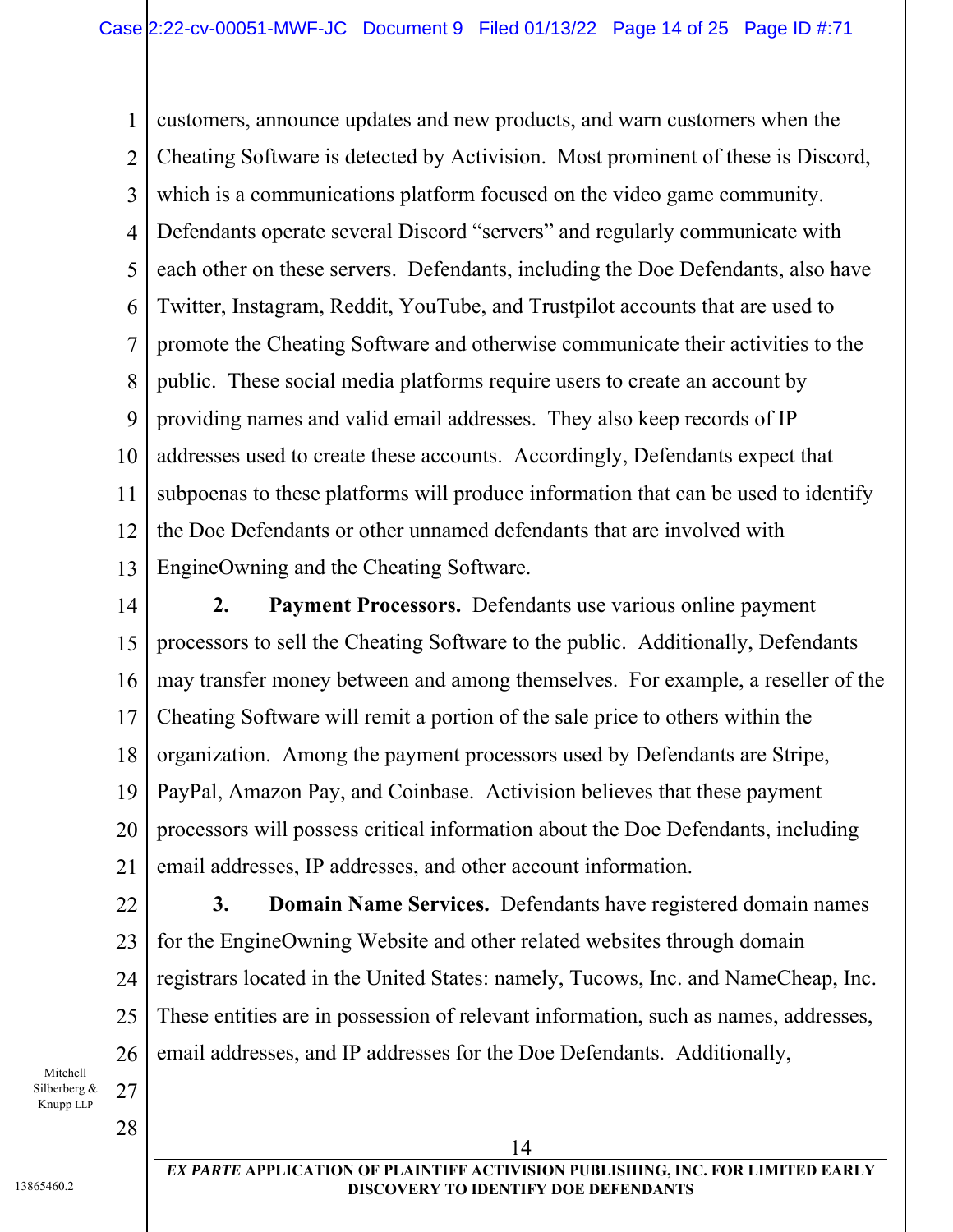1 2 Defendants use the services of Cloudflare to conceal the identity of the servers that they use to host the EngineOwning Website.

3 4 5 6 7 8 **4. Github Code Repositories.** Defendants operate or participate in repositories of computer code related to the Cheating Software. These code repositories are maintained by Github. Github allows members of the public to upload and share computer code and modify or improve code uploaded by others. Github users must register accounts with the service, and thus Github will be in possession of relevant identifying information.

9 10 11 12 13 14 15 **5. Steam.** Steam is a video game distribution platform that also includes certain community and social features, such as the ability to create social "groups," lists of "friends," and chat rooms. The Doe Defendants maintain Steam accounts. They also created accounts and groups intended to "troll" Activision and its counsel, such as the group titled "MSK Crime" and the account name "Marc E. Mayer." Steam possesses information concerning these accounts, including verified email addresses and IP addresses.

16 17 18 19 20 21 22 Activision has attached all of its proposed subpoenas as **Exhibit 1** to this Application. These subpoenas have been prepared in good faith and for the legitimate purpose of identifying the Doe Defendants. They are narrow and limited only to information that is relevant to the identification of the Doe Defendants or other yet-unknown operators and sellers of the Cheating Software. Activision will provide the third parties with no less than 21 days to respond to the subpoenas.

## 23 24

26

27

# **III. ACTIVISION SHOULD BE GRANTED LEAVE TO TAKE LIMITED THIRD PARTY DISCOVERY.**

25 District courts have broad discretion in scheduling discovery, including broad discretion to order expedited discovery prior to a Rule 26 conference*. Hallet v. Morgan*, 296 F.3d 732, 751 (9th Cir. 2002). The court may authorize expedited

Mitchell Silberberg & Knupp LLP

28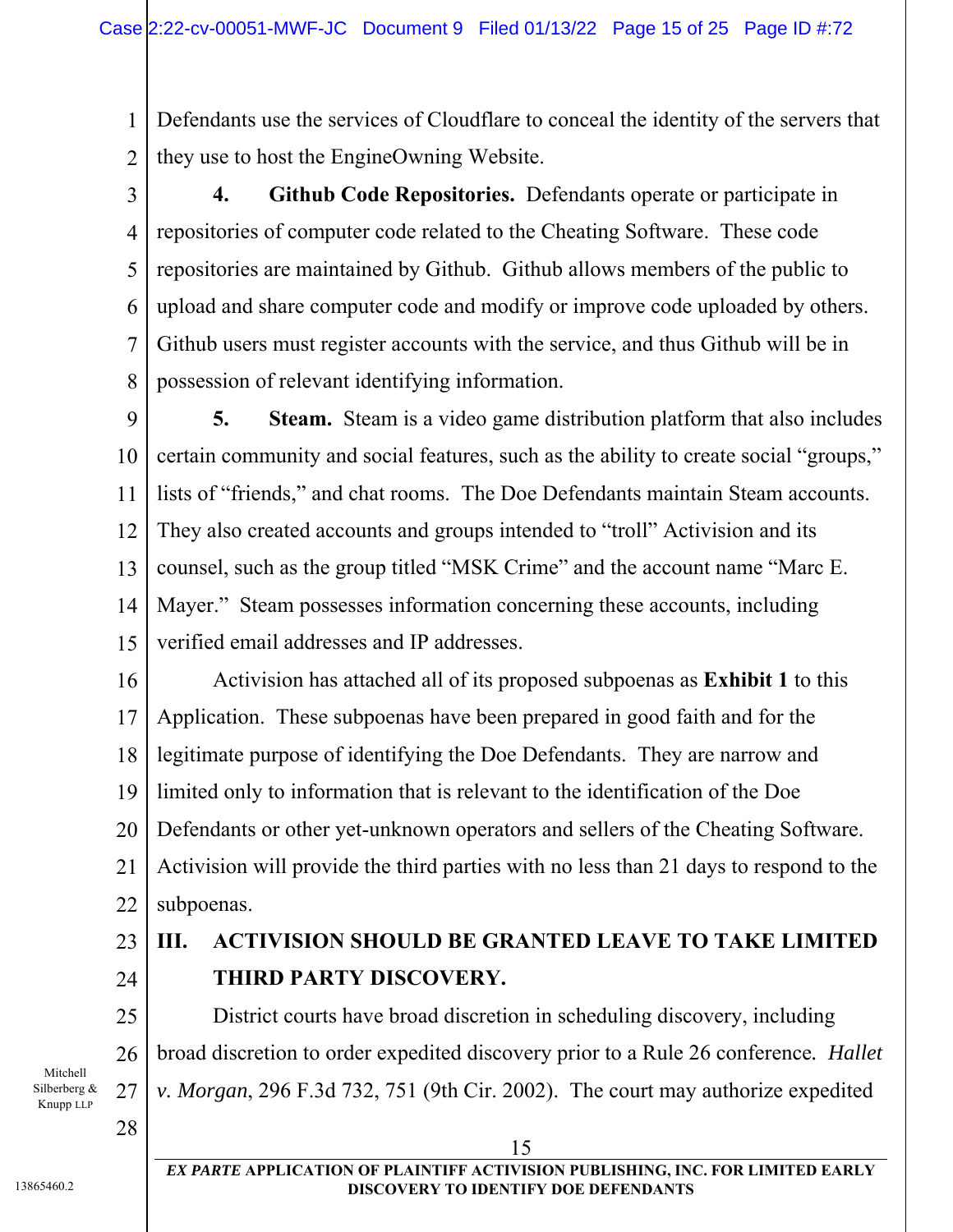1 2 3 4 5 6 discovery for "good cause." *Semitool, Inc. v. Tokyo Electron Am., Inc.*, 208 F.R.D. 273, 276 (N.D. Cal. 2002); *accord American LegalNet, Inc. v. Davis*, 673 F. Supp. 2d 1063, 1066 (C.D. Cal. 2009); *NobelBiz, Inc. v. Wesson*, 2014 WL 1588715, at \*1 (S.D. Cal. Apr. 18, 2014); *Rose v. Abraham*, 2008 WL 3540542, at \*3 (E.D. Cal. Aug. 13, 2008); *UMG Recordings, Inc. v. Doe*, 2008 WL 2949427, at \*3 (N.D. Cal. July 30, 2008) (collecting cases).

7 8 9 10 11 12 13 14 15 16 17 18 Good cause generally exists "where the need for expedited discovery, in consideration of the administration of justice, outweighs the prejudice to the responding party." *Semitool*, 208 F.R.D. at 276. In determining whether good cause exists for pre-service discovery, courts consider whether: (1) the plaintiff can identify the missing party with sufficient specificity such that the Court can determine that defendant is a real person or entity who could be sued in federal court; (2) the plaintiff has identified all previous steps taken to locate the elusive defendant; (3) the plaintiff's suit against defendant could withstand a motion to dismiss; and (4) the plaintiff has demonstrated that there is a reasonable likelihood of being able to identify the defendant through discovery such that service of process would be possible. *Skout, Inc v. Jen Processing, Ltd*, 2015 WL 224930, at \*2 (N.D. Cal. Jan. 15, 2015).

19 20 21 22 23 24 25 26 27 As set forth below, good cause exists for the requested limited expedited discovery. In fact, Courts routinely allow early discovery to identify anonymous or "Doe" defendants such as the Doe Defendants in this action. *See Gillespie v. Civiletti*, 629 F.2d 637, 642 (9th Cir. 1980) ("[W]here the identity of [the] alleged defendant[] [is] not [] known prior to the filing of a complaint[,] the plaintiff should be given an opportunity through discovery to identify the unknown defendants, unless it is clear that discovery would not uncover the identities, or that the complaint would be dismissed on other grounds[.]"); *Valentin v. Dinkins*, 121 F.3d 72, 75-76 (2d Cir. 1997); *Munz v. Parr*, 758 F.2d 1254, 1257 (8th Cir. 1985);

Mitchell Silberberg & Knupp LLP

28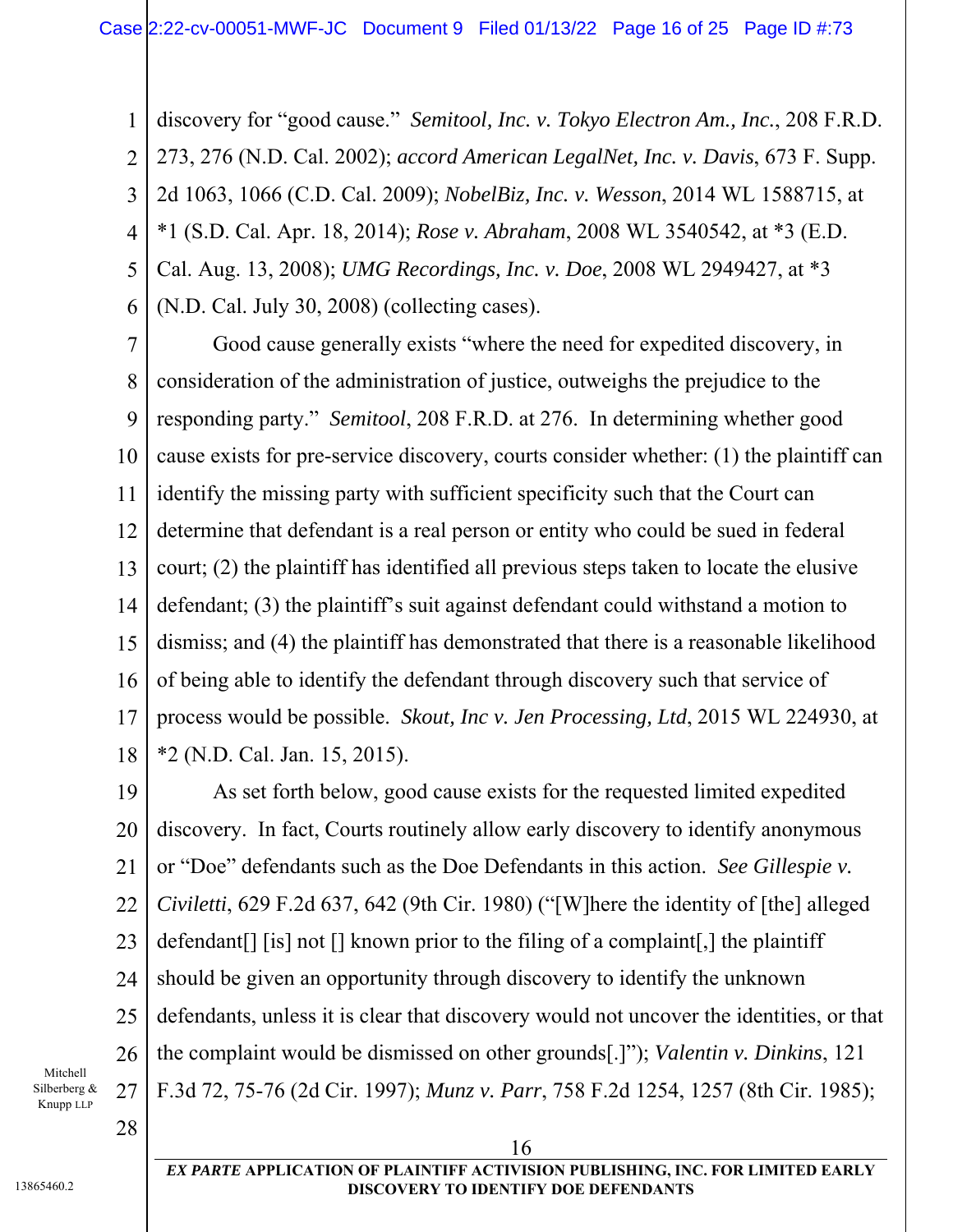1 2 3 4 5 6 7 8 9 *Maclin v. Paulson*, 627 F.2d 83, 87 (7th Cir. 1980). Such discovery is especially appropriate where individuals "pseudonymously or anonymously" commit tortious acts over the Internet. *UMG Recordings, Inc. v. Doe*, 2008 WL 4104214, at \*4 (N.D. Cal. Sept. 3, 2008) ("In Internet infringement cases, courts routinely find good cause exists to issue a Rule 45 subpoena to discover a Doe defendant's identity, prior to a Rule 26(f) conference, where a plaintiff makes a prima facie showing of infringement, and there is no other way to identify the Doe defendant, and there is a risk an ISP will destroy its logs prior to the conference.") (citation omitted). The Court likewise should allow such discovery here.

10 11

# **A. The Requested Discovery Will Identify Specific Unnamed Individuals Who are Subject to Jurisdiction in This Court.**

12 13 14 15 Under the first factor, "the Court must examine whether the Plaintiff has identified the Defendants with sufficient specificity, demonstrating that each Defendant is a real person or entity who would be subjected to jurisdiction in this Court." *Skout, Inc*, 2015 WL 224930, at \*2.

16 17 18 19 20 21 22 23 24 25 26 27 Activision's Complaint includes specific allegations that each of the aforementioned fifteen Doe Defendants is a real individual who has undertaken a demonstrated effort to develop, maintain, and distribute the Cheating Software, assist customers in operating the Cheating Software, give advice to customers as to how to avoid being caught or detected by Activision for using the Cheating Software, communicate to users about updates and improvements to the Cheating Software, act as moderator and/or administrator of the EngineOwning Website, resell the Cheating Software (both through the EngineOwning Website and other means), or otherwise facilitate the distribution and use of the Cheating Software. Compl. ¶¶ 35-47. Activision has identified at least fifteen of the Doe Defendants' specific online aliases and personas. *Id.* at ¶¶ 11-20; *see also* Mayer Decl. ¶ 8. The online activity engaged in by Defendants is in service of promoting

Mitchell Silberberg & Knupp LLP

28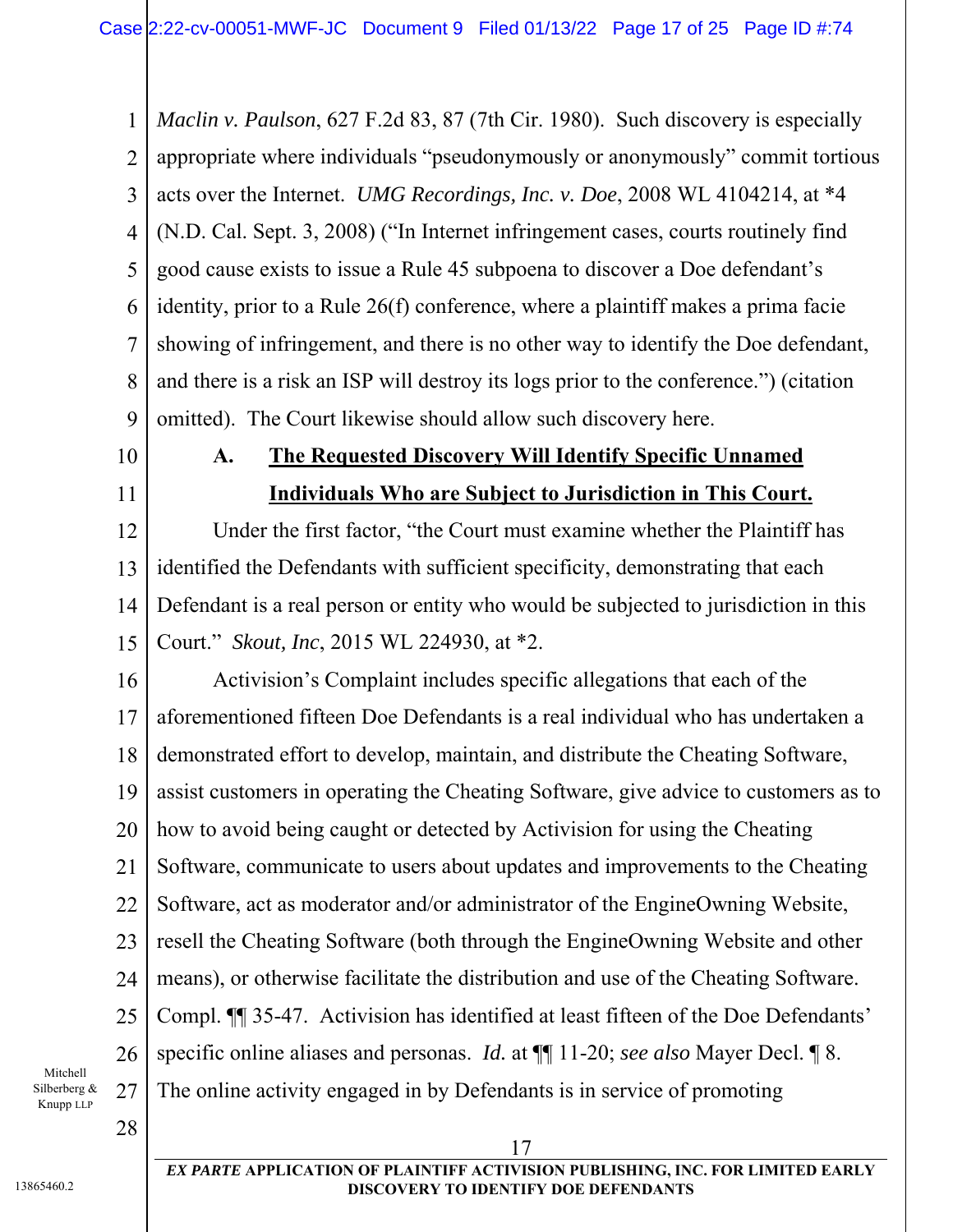1 2 3 4 5 6 widespread sales and use of the Cheating Software. *Id.* at ¶ 9. Therefore, the requested third party discovery is likely to uncover substantially more information about the Doe Defendants. The requested discovery will provide a tangible trail of evidence that will enable Activision to ascertain precisely who is behind these pseudonyms and where he, she, or they are located, so they may be identified, and if possible, named as defendants in this action.

7 8 9 10 11 12 13 14 15 16 17 18 19 20 21 22 23 24 25 26 27 28 18 Activision also has sufficiently alleged that the unnamed Doe Defendants are subject to the jurisdiction of this Court. *See* Compl. ¶¶ 5-8; *see also Skout, Inc*, 2015 WL 224930, at \*2 (finding that the allegations of the plaintiff's complaint showed personal jurisdiction over unnamed defendants). Without discovery, Activision cannot conclusively determine where the Doe Defendants reside, but some or all of them may be located in the United States. Regardless, when foreign individuals advertise and distribute malicious software products in the United States, knowing that the software will be used to disrupt the business activities of a U.S. company and interfere with contracts between the company and its customers, they may be subject to personal jurisdiction in U.S. federal courts. *See, e.g., Blizzard Ent., Inc. v. Bossland GmbH*, No. SACV161236DOCKESX, 2017 WL 412262, at \*5 (C.D. Cal. Jan. 25, 2017) (personal jurisdiction over German company selling World of Warcraft cheating software to U.S. customers); *Blizzard Ent., Inc. v. Joyfun Inc Co., Ltd.,* No. SACV191582JVSDFMX, 2020 WL 1972284, at \*6 (C.D. Cal. Feb. 7, 2020) ("The Court finds that Zroad HK purposefully availed itself of the privilege of conducting business in the United States by distributing the Infringing Game on platforms such as the Google Play store and Microsoft App store, selling virtual currency to American customers, and advertising the Infringing Game via platforms like Facebook."); *Craigslist, Inc. v. Naturemarket, Inc.*, 694 F. Supp. 2d 1039, 1053 (N.D. Cal. 2010) (personal jurisdiction established in California where nonresident defendant: (i) maintained

Mitchell Silberberg & Knupp LLP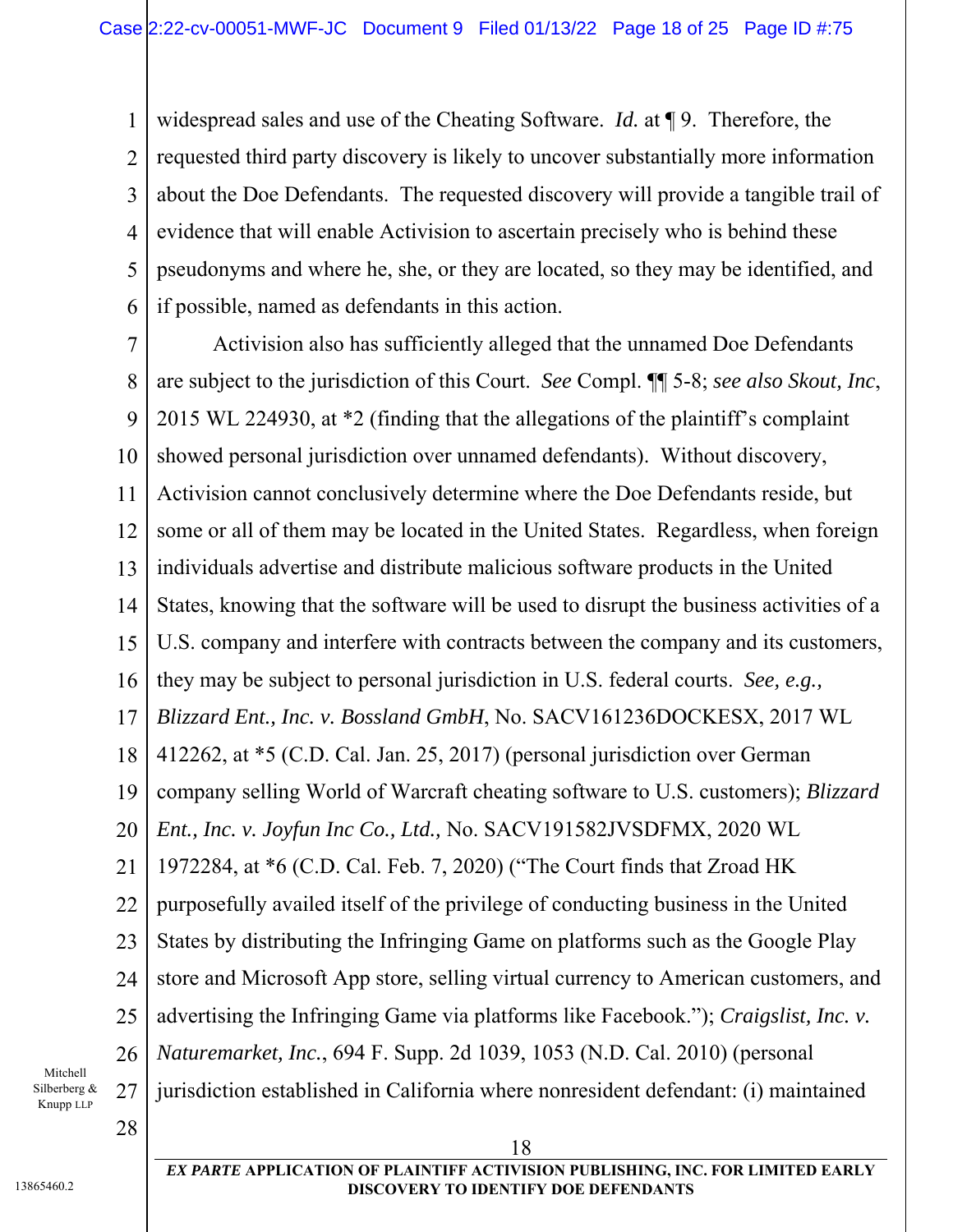1 2 3 4 5 6 7 8 9 10 11 12 13 14 15 16 17 18 19 20 21 22 23 24 25 26 27 28 19 *EX PARTE* **APPLICATION OF PLAINTIFF ACTIVISION PUBLISHING, INC. FOR LIMITED EARLY DISCOVERY TO IDENTIFY DOE DEFENDANTS**  commercial website that was interactive and open to California residents; (ii) knowingly and intentionally accessed and used Plaintiff's website and developed, marketed, and sold software for the sole purpose of enabling users to bypass the security measures of Plaintiff's website, in violation of its TOUs; and (iii) directly targeted California and knew that Plaintiff would suffer the brunt of its harm in California because Plaintiff was headquartered and maintained its website in California). As Judge Carter explained *in Blizzard Ent., Inc. v. Bossland GmbH*, No. SACV161236DOCKESX, 2017 WL 412262, at \*5 (C.D. Cal. Jan. 25, 2017): Bossland's software works exclusively in conjunction with Blizzard's American-designed and American-based game. Bossland's Bots have been widely circulated in the United States, as Bossland has sold almost 100,000 licenses to persons in the United States to use its Bots in the United States. Bossland caused copyright injury in the United States, and the "brunt" of the harm felt by Blizzard was suffered in the United States. Further, Bossland generates between ten and fifteen percent of its companywide revenue from the sale of the Bots in the United States. Here, not only do the facts closely parallel those in *Bossland*, but Defendants have further solidified their presence in California – and intent to attract, maintain, and service U.S. and California customers – by boasting on the EngineOwning Website that they maintain at least two servers in the United States, including one in California. Compl. ¶ 7(e). Activision's investigation also has revealed that Defendants contract with and extensively use a variety of entities located in the United States and the State of California, including domain name registries, hosting or content delivery services, as well as credit card processors and merchant banks. Moreover, Defendants know that their conduct is causing harm to Activision in the United States (and the State of California in particular). They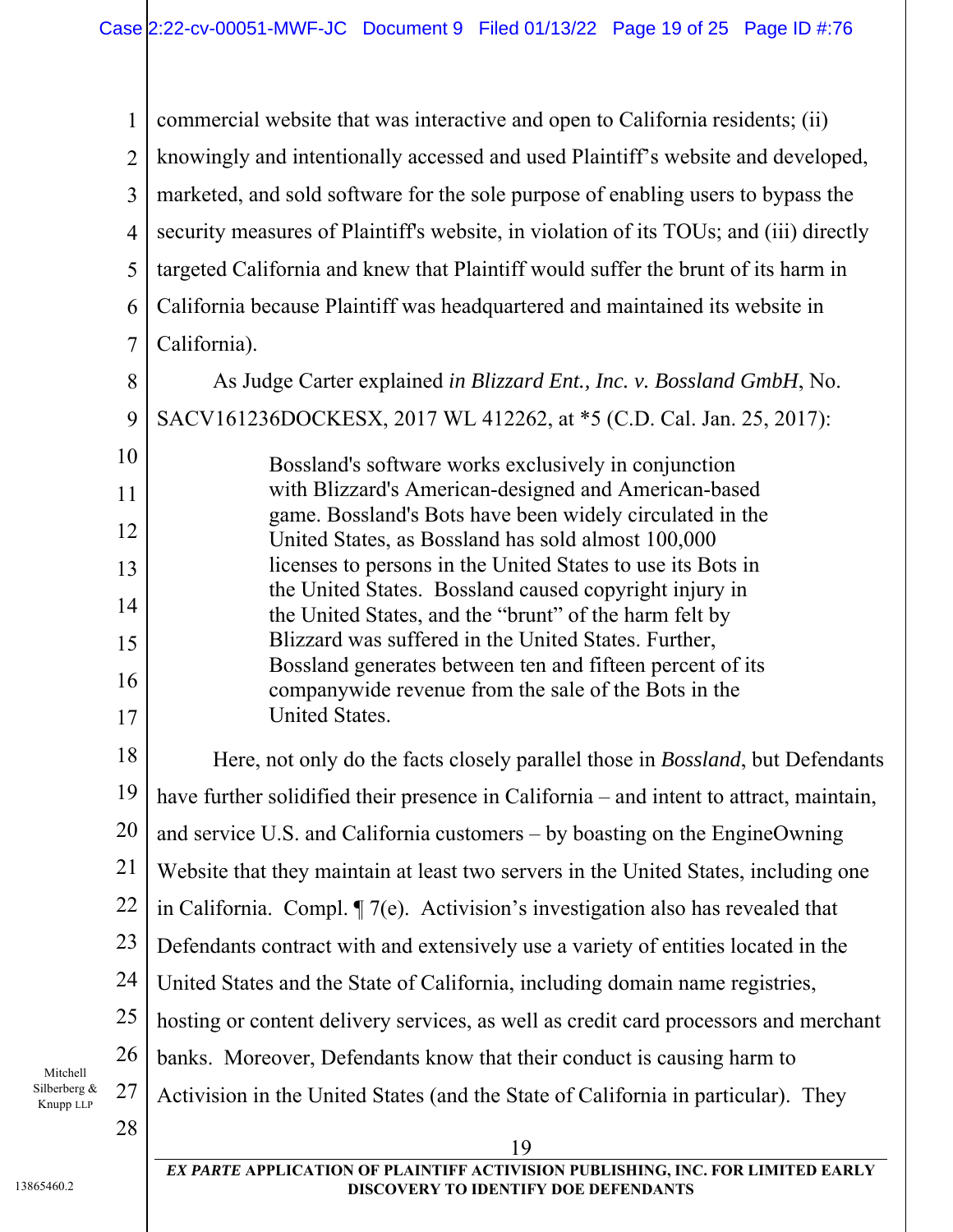1 2 even created fake online profiles for the purpose of harassing Activision's outside counsel.

3 4 5 6 7 8 9 The foregoing is more than sufficient to establish specific personal jurisdiction over Defendants, including under the "effects" test of *Calder v. Jones*, 465 U.S. 783 (1984). *See Core-Vent Corp. v. Nobel Industries AB*, 11 F.3d 1482, 1486 (9th Cir. 1993) (in tort cases, jurisdiction is appropriate where there are "(1) intentional actions (2) expressly aimed at the forum state (3) causing harm, the brunt of which is suffered – and which the defendant knows is likely to be suffered  $-$  in the forum state.").

10

11

# **B. Activision Has Taken Reasonable Steps to Locate and Identify the Unnamed Defendants.**

12 13 14 15 16 17 18 19 20 21 22 23 "Under the second factor, the party should identify all previous steps taken to locate the elusive defendant." *Skout, Inc*, 2015 WL 224930, at \*3. As set forth above, Activision has conducted an extensive preliminary investigation, including with the assistance of outside private investigative firms. Mayer Decl.  $\P$  4. This comprehensive investigation revealed that the Doe Defendants have taken steps to obscure their identities, including by operating exclusively using online aliases. *Id.*  ¶¶ 5-8; *see also* Compl. ¶¶ 11-20. Activision currently cannot tie these online aliases to real names without additional information maintained by the abovedescribed third parties. The primary avenue available to Activision in order to collect core evidence in this case before it is lost or destroyed is to seek early discovery to identify those unnamed individuals responsible for the EngineOwning Website and the Cheating Software.

**C. Activision's Claims Will Withstand a Motion to Dismiss.** 

law, and would easily survive a Motion to Dismiss. The DMCA, Section 17

Activision's claims are straightforward, strong, supported by relevant case

24

25

26

27

#### Mitchell Silberberg & Knupp LLP

28

#### 20 *EX PARTE* **APPLICATION OF PLAINTIFF ACTIVISION PUBLISHING, INC. FOR LIMITED EARLY DISCOVERY TO IDENTIFY DOE DEFENDANTS**

U.S.C. § 1201(b)(1), provides that "[n]o person shall manufacture, import, offer to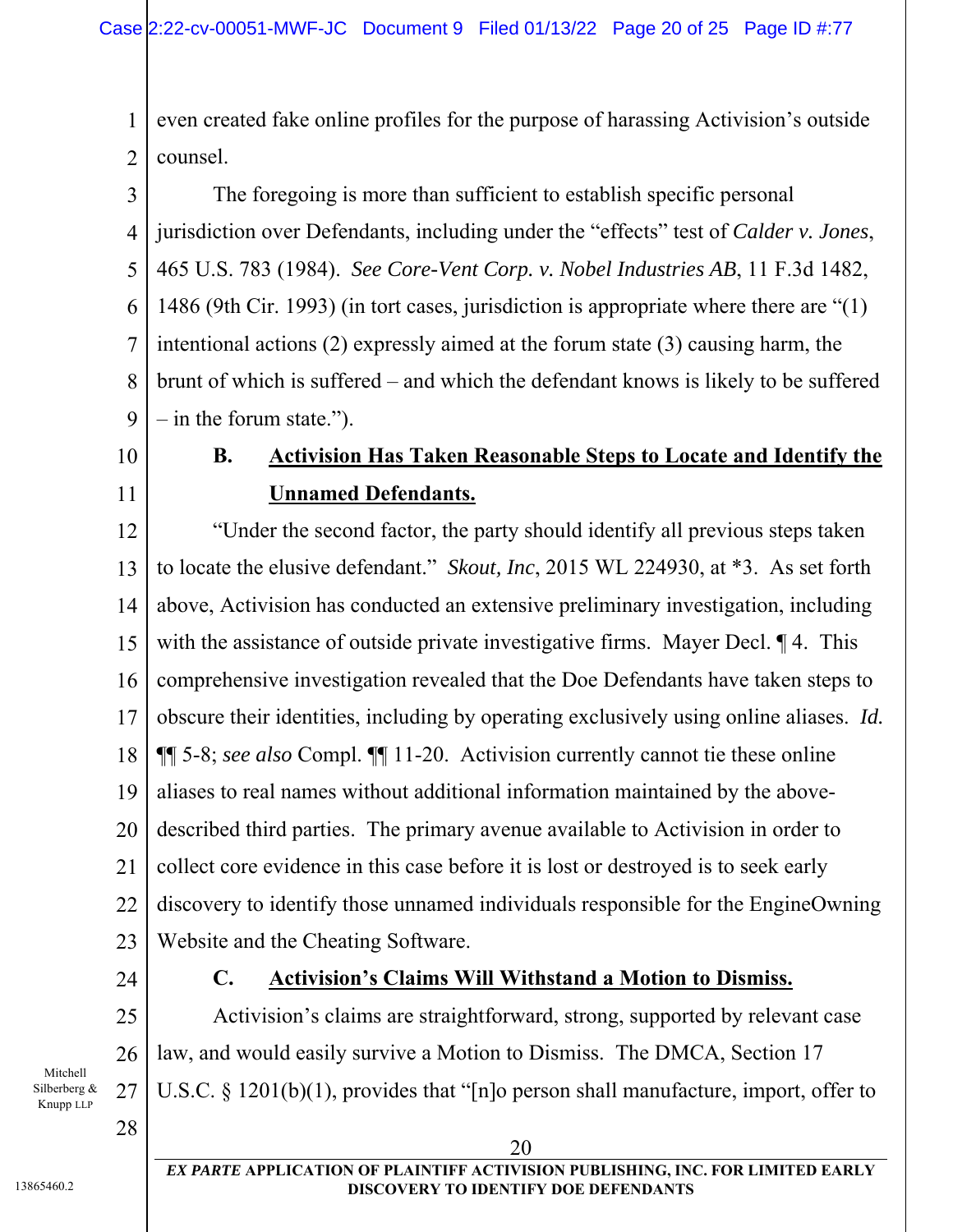1 2 3 4 5 6 7 8 the public, provide, or otherwise traffic in any technology, product, service, device, component, or part thereof, that… circumvent[s] protection afforded by a technological measure that effectively protects a right of a copyright owner[.]" Activision has sufficiently pleaded all elements of this claim: Activision alleges that the Call of Duty Games ("COD Games") are protected works, Compl. ¶ 49, and that Activision has long maintained numerous technological measures within the COD Games that effectively control access to them, "including access to the dynamic audiovisual elements that comprise the game." *Id.* ¶ 50.

9 10 11 12 13 14 15 16 17 18 19 20 21 22 23 24 25 The Complaint explains, in detail, how the Cheating Software is designed, marketed, sold and used for the sole purpose of enabling players of the COD Games to circumvent the extensive technological measures put in place to deny access to individuals using such software. *Id.* ¶¶ 40-47. In particular, the Complaint includes specific factual allegations that describe Defendants' marketing of the Cheating Software to specifically circumvent anti-cheating technologies and violate the DMCA. *Id.* ¶ 41. Further, Activision alleges that the Cheating Software has "no commercially significant purpose or use other than to circumvent a technological measure that effectively controls a copyrighted work and that protects the exclusive rights of a copyright owner." *Id.* ¶ 52. These allegations are more than sufficient to state a claim for violation of the anticircumvention provisions of the DMCA, 17 U.S.C. § 1201(b)(1). *See Blizzard Ent., Inc. v. Bossland GmbH*, 2017 WL 7806600, at \*4 (C.D. Cal. Mar. 31, 2017) (allegations that defendants' cheating software was "designed to circumvent technological measures that control access to a copyright-protected work" satisfied a similar, if not higher, standard to obtain a default judgment under Rule  $54$ .).<sup>1</sup>

Mitchell Silberberg & 26

l

Knupp LLP

**DISCOVERY TO IDENTIFY DOE DEFENDANTS** 

<sup>27</sup> 28 21 <sup>1</sup> Similar to a Rule 12 inquiry, a Default Judgment inquiry requires the Court to evaluate the sufficiency of a Complaint's well-pleaded allegations. *Id.* at \*2, *Geddes v. United Fin. Grp.*, 559 F.2d 557, 560 (9th Cir. 1977).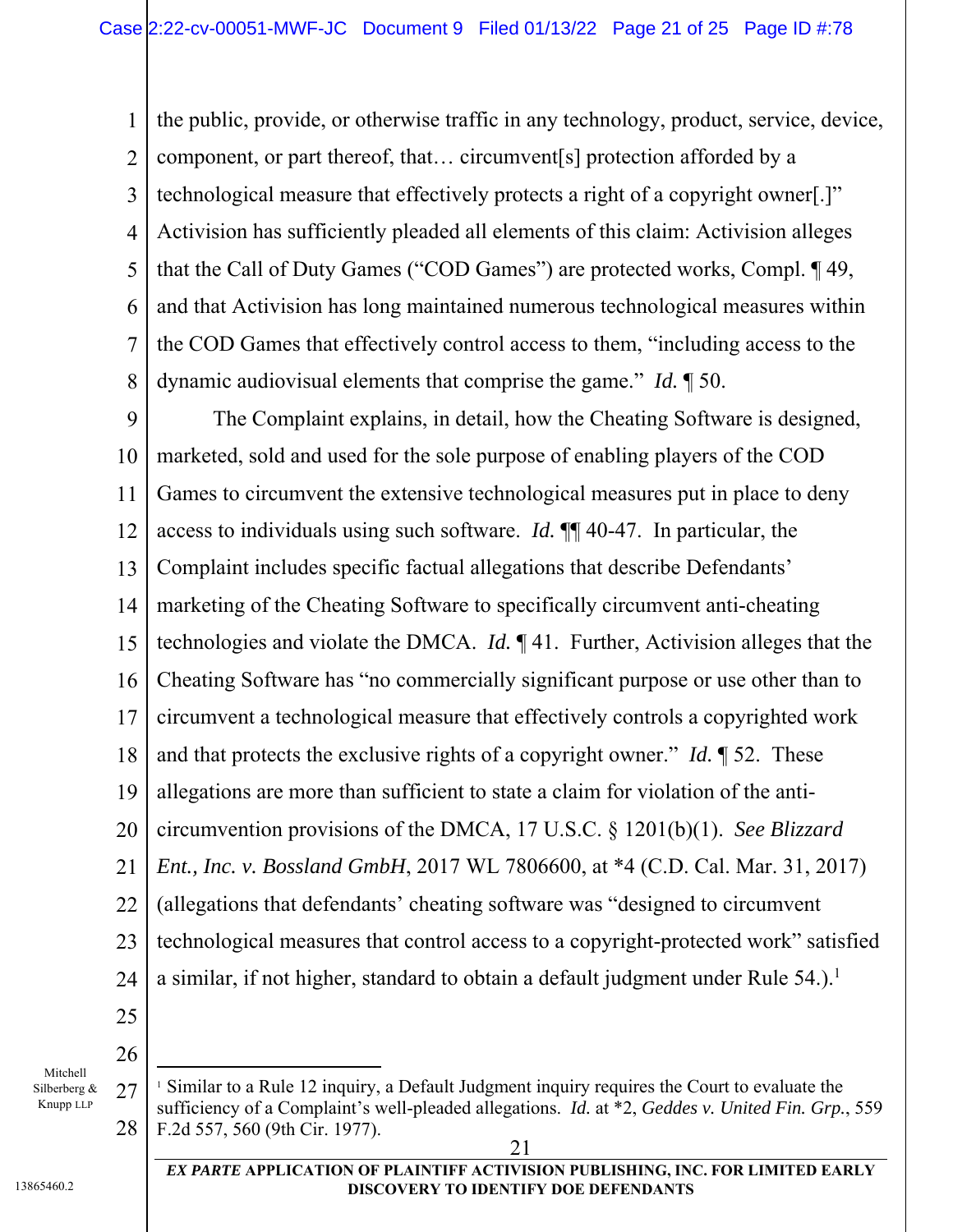1 2 3 4 5 6 7 8 9 Activision also is likely to prevail on its claim for Intentional Interference with Contractual Relations. Activision's Terms of Use ("TOU") for online services are enforceable contracts under California law. *Blizzard Entertainment Inc. v. Ceiling Fan Software LLC*, 28 F. Supp. 3d 1006, 1015 (C.D. Cal. 2013) (granting summary judgment against hack maker for inducing breach of Blizzard's EULA); *see also Adobe Sys. Inc. v. One Stop Micro, Inc.*, 84 F. Supp. 2d 1086, 1089-93 (N.D. Cal. 2000) (end user license agreement valid under California law); *Davidson & Assocs., Inc. v. Internet Gateway*, 334 F. Supp. 2d 1164, 1170-71, 1177-78 (E.D. Mo. 2004), *aff'd*, 422 F.3d 630 (8th Cir. 2005).

10 11 12 13 14 15 16 17 18 19 20 21 As is alleged in the Complaint, the Cheating Software cannot be used without violating Activision's EULA, which expressly prohibits players from using precisely the type of Cheating Software that Defendants market and sell. Compl. ¶¶ 32-34. The Complaint alleges and explains that these agreements must be reviewed and assented to by each and every user in order to play the COD Games. *See id.*  $\P$  32, 34. In other words, the Complaint adequately alleges that every user who uses the Cheating Software in the Games also necessarily has assented to enforceable agreements that clearly prohibit the use of cheating software. Furthermore, as is alleged in the Complaint, Defendants intentionally induced other users to breach the TOU by selling the Cheating Software, despite their knowledge that licensed users of the Games were required to assent to those agreements. *Id.* ¶ 41.

22 23 24 25 26 27 Activision also has adequately alleged an Unfair Competition claim. California Business & Professions Code § 17200 *et seq*. defines "unfair competition" as an "unlawful, unfair or fraudulent business act or practice…." Common law unfair competition has four elements: (1) a substantial investment of "time, skill or money in developing its property"; (2) appropriation and use of the property by another company at little or no cost; (3) the appropriation and use of

22

Mitchell Silberberg & Knupp LLP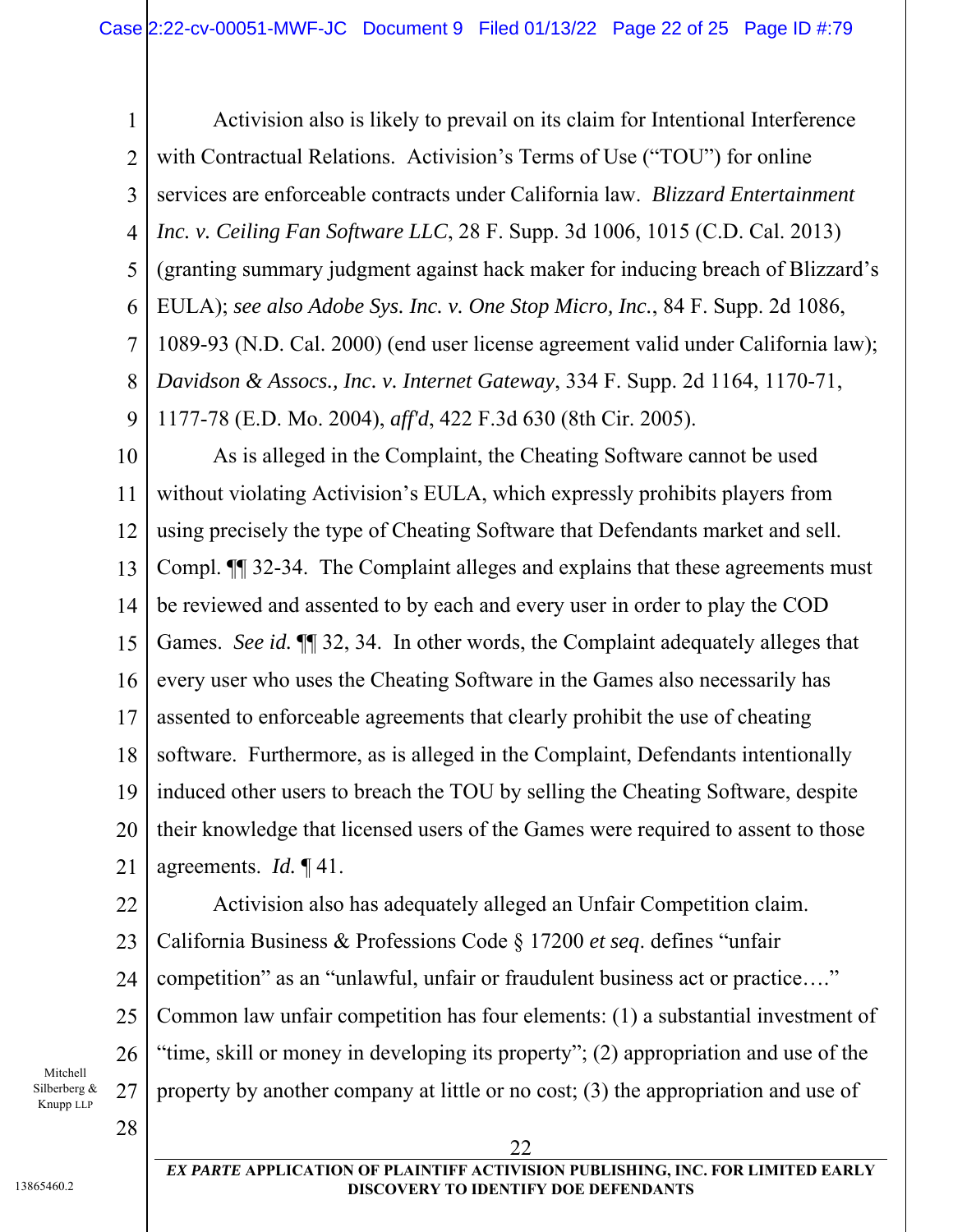1 2 3 4 5 6 7 8 9 the "property was without the authorization or consent"; and (4) injury by the appropriation and use by the other company. *Coupons, Inc. v. Stottlemire*, 588 F. Supp. 2d 1069, 1075 (N.D. Cal. 2008). Activision has invested substantial time, skill and money in developing both the highly successful and lucrative Games, as well as maintaining anti-cheat technology. *See, e.g.,* Compl. ¶¶ 30-31. The Cheating Software uses and interacts with the Games in direct violation of Activision's EULA in order to disrupt the player experience. And, as noted, Defendants' for-profit activities harm Activision, while enriching Defendants. *Id*. at ¶ 35, 40-47.

10 11

# **D. The Requested Discovery is Likely to Reveal the Identities of the Doe Defendants.**

12 13 14 15 16 17 18 19 "The final factor concerns whether the discovery sought will uncover the identities of the Doe Defendants." *Skout, Inc*, 2015 WL 224930, at \*4. Here, the requested discovery will likely reveal the identities of the individuals or entities primarily responsible for the operation of the EngineOwning Website and the development, marketing, and sale of the Cheating Software, including the at least fifteen Doe Defendants, because the discovery will seek identifying information that the Doe Defendants were required to provide to the target Internet service providers in order to use their services, but instead did so under various aliases.

20

21

# **E. The Need for the Requested Discovery Outweighs Any Conceivable Prejudice to Defendants.**

22 23 24 25 26 27 The proposed (limited) expedited discovery will serve the interests of justice, as it will ensure that all necessary defendants are included in this lawsuit as soon as possible. *See Knapp v. Americredit Fin. Servs., Inc.*, 204 F.R.D. 306, 308-09 (S.D. W.Va. 2001) (granting expedited discovery to determine the identity of Doe defendants because it "further[s] the goal of assuring that the necessary parties are joined and participating in this action at the earliest possible date");

Mitchell Silberberg & Knupp LLP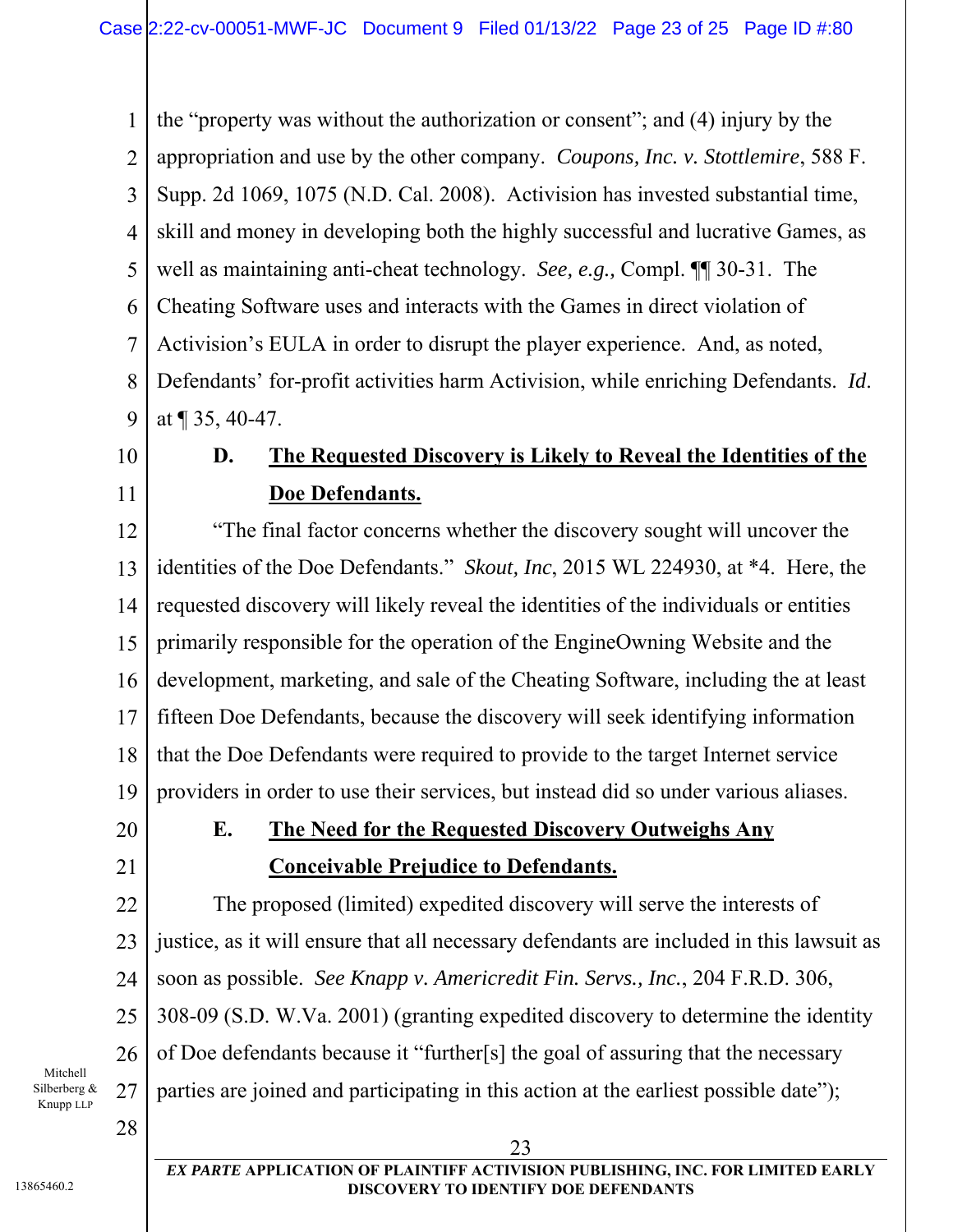1 2 3 4 5 6 *Semitool*, 208 F.R.D. at 277 (reasoning that expedited discovery is justified where it will "substantially contribute to moving th[e] case forward"); *see also* Mayer Decl. ¶ 15. Here, it is critical that Activision be able to expeditiously identify and include in this lawsuit all of the individuals responsible for the EngineOwning Website and the Cheating Software, including and especially the Doe Defendants in this lawsuit, for several reasons:

7 8 9 10 11 12 13 14 15 16 17 18 19 *First*, online data is often ephemeral in nature and is only retained for a limited period of time before it is destroyed in the ordinary course of business. *See UMG Recordings, Inc.*, 2008 WL 4104214, at \*5 (finding good cause for expedited discovery where there is a risk an online service provider might destroy logs and records of a defendant's identifying information). The risk of losing critical data and evidence is particularly acute here, since this lawsuit has been publicized by the video game press and thus the Doe Defendants are aware that they have been sued. They may undertake efforts to make themselves even more difficult to find. For example, they may switch service providers or domain name providers. They may transfer assets to other corporations or other individuals. They may delete online profiles and accounts. They may use alternative payment processors or financial institutions, may move to untraceable currencies such as Bitcoin, or may change their aliases.

20 21 22 23 24 25 *Second*, if Activision is required to wait to take discovery until the named defendants appear in the action and participate in a Rule 26 conference (which they may not do), the Doe Defendants may not be named and included in the lawsuit for several months and, potentially, after the Court has already conducted a scheduling conference and set a trial date. It certainly is in the interests of justice for all necessary parties to be identified, and service commenced, immediately.

Mitchell Silberberg & Knupp LLP

28

26

27

*Third*, some aspects of Activision's requested relief, such as an order and injunction requiring Defendants to shut down the EngineOwning Website and the